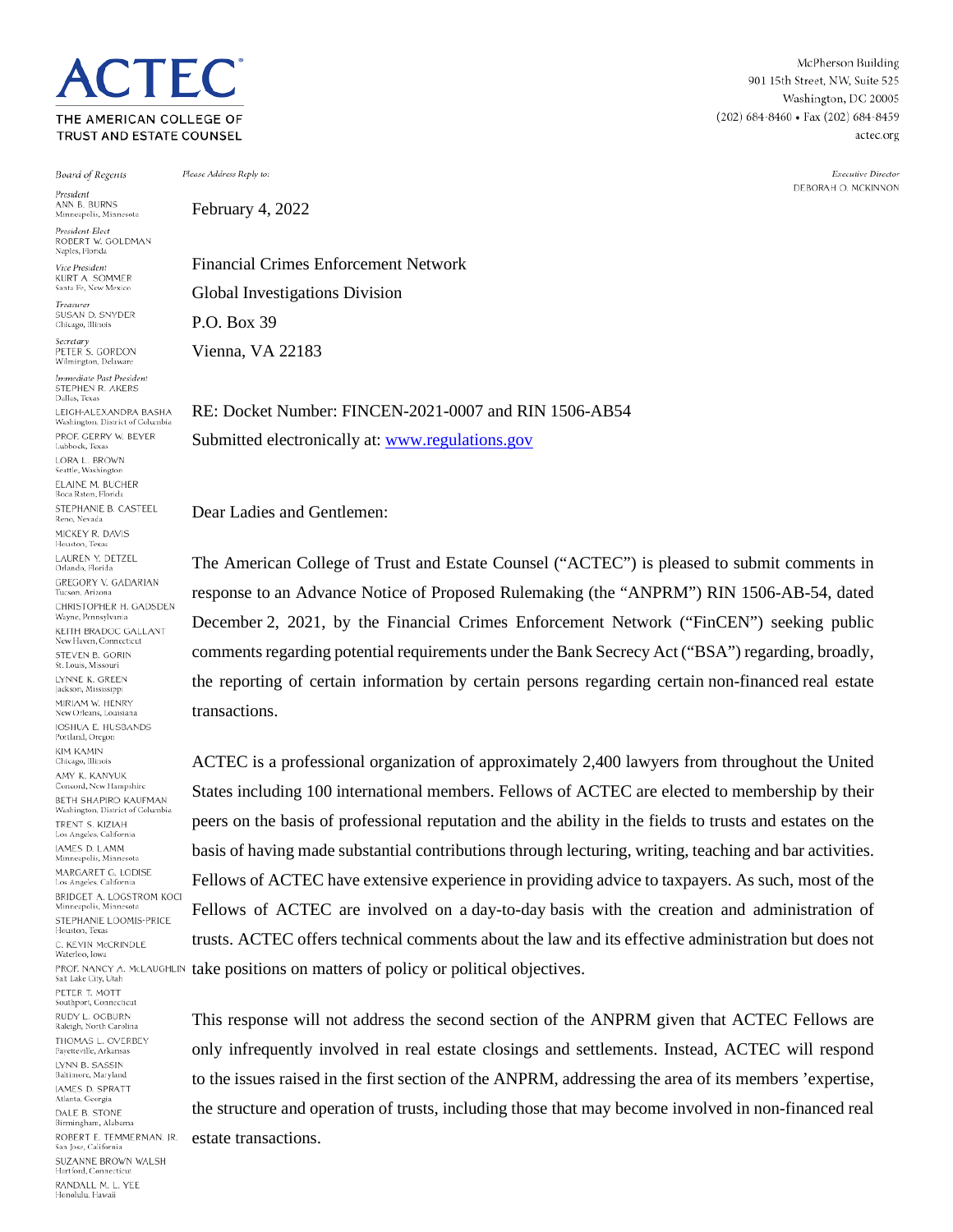This response is divided into the following sections:

- I. ACTEC's Recommendations
- II. Trust Real Estate Purchases Made through LLC's
- III. Exemption from Recordkeeping/Reporting Requirements for Trusts with Corporate Trustees - responding to Question 31 of the ANPRM
- IV. Types of Trusts
- V. Funding of Trusts by Others
- VI. Risk Assessment Relating to Types of Trusts
- VII. Brief Responses to Question 26 and 43

If you would like to discuss these comments, please contact the primary drafters who are the Co-Chairs of the ACTEC FATF Task Force, Carolyn A. Reers at, [creers@wiggin.com;](mailto:creers@wiggin.com) Lyat Eyal a[t lyat@are-legal.com](mailto:lyat@are-legal.com), and Glenn G. Fox, at [glenn.fox@bakermckenzie](mailto:glenn.fox@bakermckenzie) or Deborah O. McKinnon, ACTEC Executive Director at [domckinnon@actec.org.](mailto:domckinnon@actec.org)

Respectfully submitted,

Ann B. Burns, President

Attachment:

The American Collee of Trust and Estate Counsel (ACTEC) Comment to Notice of Proposed Rule Making-Customer Due Diligence requirements for Financial Institutions (Regulatory Identification Number 1506-AB25), October 2, 2014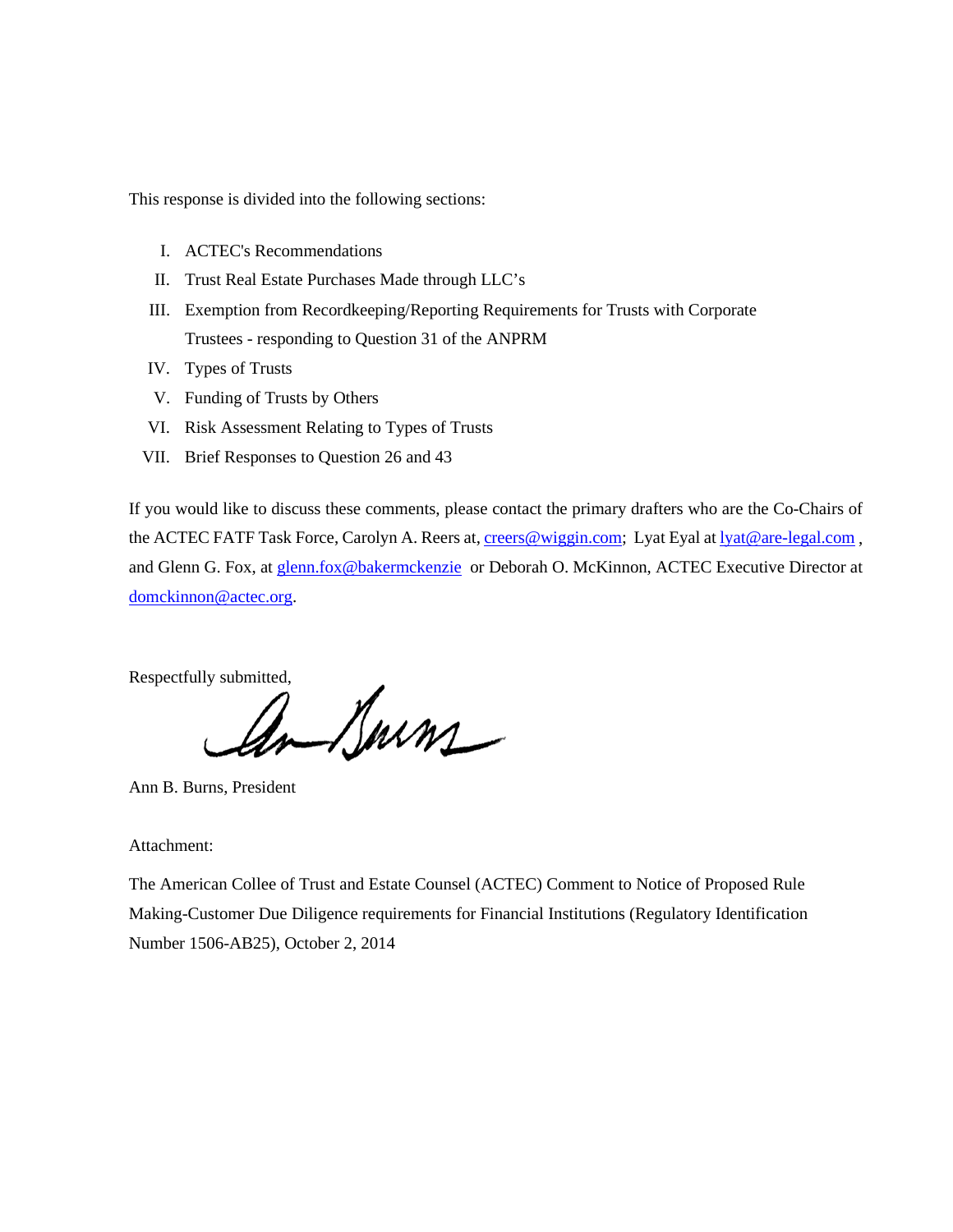February 4, 2022

### **Bank Secrecy Act**

# **Advance Notice of Proposed Rulemaking ("ANPRM") Information Reporting Requirements for Persons Involved in Real Estate Transactions ACTEC Replies to Questions 31, 26 and 43 In response to Request for Comments on Potential Requirements under The Bank Secrecy Act (BSA) for certain Persons Involved in Real Estate Transactions – RIN 1506-AB54**

### **INTRODUCTION**

By document dated December 2, 2021, the Financial Crimes Enforcement Network ("FinCEN") of the Department of the Treasury issued an Advance Notice of Proposed Rulemaking (the "ANPRM") seeking public comments regarding potential requirements under the Bank Secrecy Act ("BSA") regarding, broadly, the reporting of certain information by certain persons regarding certain non-financed real estate transactions. The ANPRM is divided into two sections, one seeking comments regarding situations where reporting of transactions is or is not called for (Questions 1-59) and the other seeking comments regarding the possible imposition on "persons involved in real estate closings and settlements" of general AML/CFT recordkeeping and reporting requirements. This response will not address the second section of the ANPRM given that  $ACTEC<sup>1</sup>$  $ACTEC<sup>1</sup>$  $ACTEC<sup>1</sup>$  Fellows are only infrequently involved in real estate closings and settlements. Instead, ACTEC will respond to the issues raised in the first section of the ANPRM, addressing the area of its members' expertise, the structure and operation of trusts, including those that may become involved in non-financed real estate transactions.

As noted in the cover letter accompanying this response, ACTEC is a professional organization most of whose members are involved in representing clients in the field of trust and estate law, among other related areas of practice. As such, most of the Fellows of ACTEC are involved on a day to day basis with the creation and administration of trusts. To the extent that a trust is the purchaser of real estate, the experience of ACTEC Fellows can provide assistance to FinCEN in identifying any particular areas of risk which the involvement of a trust in the transaction adds that is unique to trusts. On the other hand, ACTEC Fellows do not typically engage directly in real estate transactions and, as a result, do not bring any additional value to the information that will undoubtedly be shared by real estate professionals in answers to the majority of the 82 questions.

<span id="page-2-0"></span><sup>&</sup>lt;sup>11</sup> The American College of Trust and Estate Counsel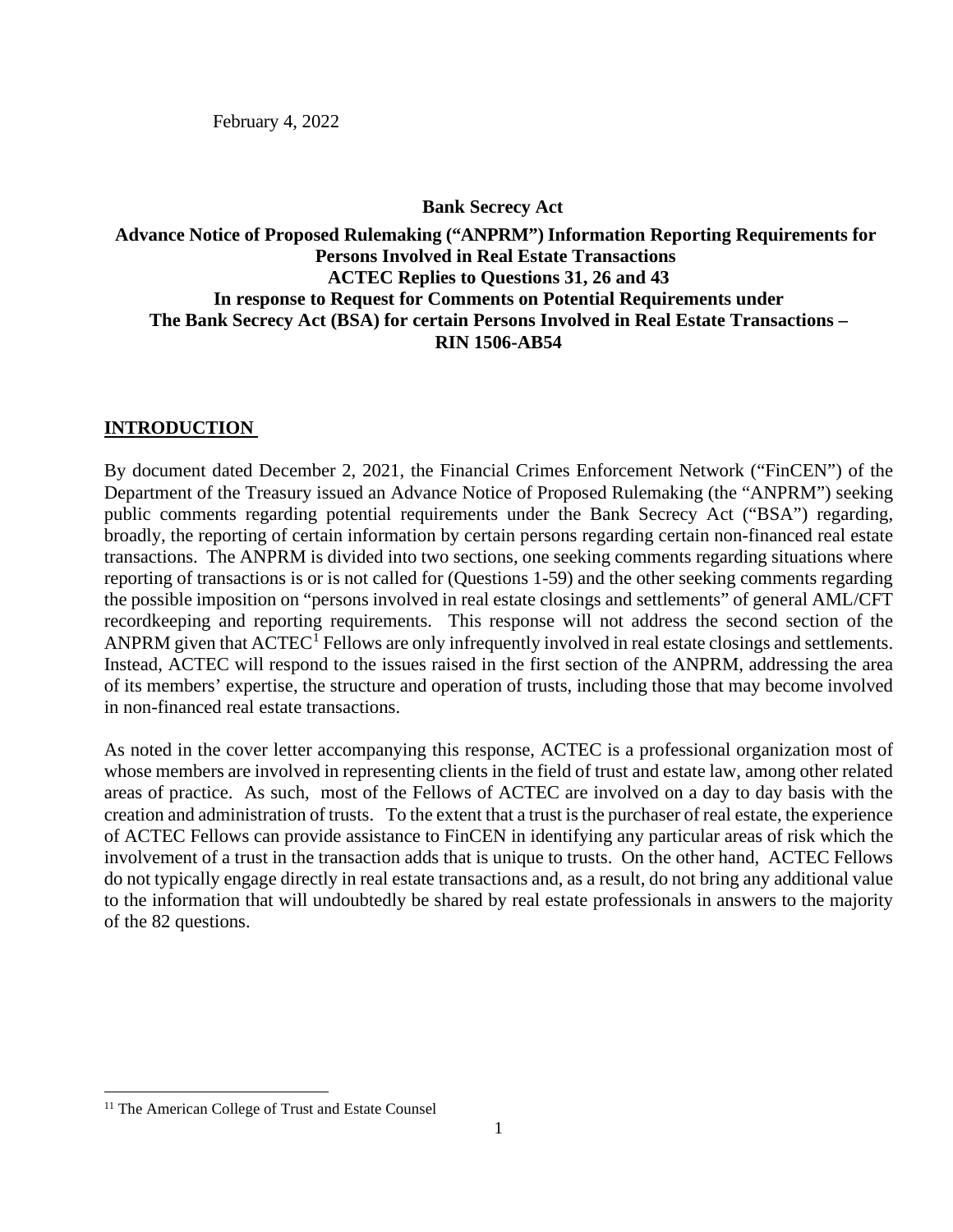This response is divided into the following sections:

- I. ACTEC's Recommendations
- II. Trust Real Estate Purchases Made through LLC's
- III. Exemption from Recordkeeping/Reporting Requirements for Trusts with Corporate Trustees responding to Question 31 of the ANPRM
- IV. Types of Trusts
- V. Funding of Trusts by Others
- VI. Risk Assessment Relating to Types of Trusts
- VII. Brief Responses to Question 26 and 43

# **I. ACTEC'S RECOMMENDATIONS**

Our recommendations include the following:

- 1. Where the real estate is purchased by an LLC or similar entity, rather than directly by the trust, FinCEN will be able to collect whatever information is needed in support of its AML policies through the LLC and its obligations, and information about the trust as an owner of the LLC will be included on that report. As a result, there should be no separate reporting obligation of the purchase by the trust itself. *See paragraph II. below.*
- 2. Where the trust has a corporate trustee, the corporate trustee is subject to anti-money laundering rules ("AML") including the BSA regulations by the U.S. Department of the Treasury's Office of Foreign Assets Control ("OFAC"), and other federal and state anti-money laundering regulations. As a result, we suggest that the information and reporting rule should have an exception for trusts with corporate trustees. *See paragraph III. and VI.A. below.*
- 3. We recommend limiting or eliminating data collection and reporting requirements otherwise applicable to non-financed real estate transactions involving trusts where the purchasing trust is a Testamentary Trust for which no corporate trustee is serving. If and to the extent that FinCEN determines not to exclude such trusts, we recommend that the information required to be gathered be identical to the information to be gathered in connection with *inter vivos* trusts with one or more living Settlors. *See paragraphs IV.B. and VI.B. below.*
- 4. Where the trust is a revocable trust, the trust should be looked through and any recordkeeping/reporting should treat the Settlor of the revocable trust as the direct purchaser of the real estate or owner of the LLC or other entity. *See paragraphs IV.A.1. and VI.C. below.*
- 5. *Inter vivos* Irrevocable Trusts with a living Settlor should be required to provide the names and other identifying information of all trustees of the trust. *See paragraphs IV.A.2. and VI.D. below*.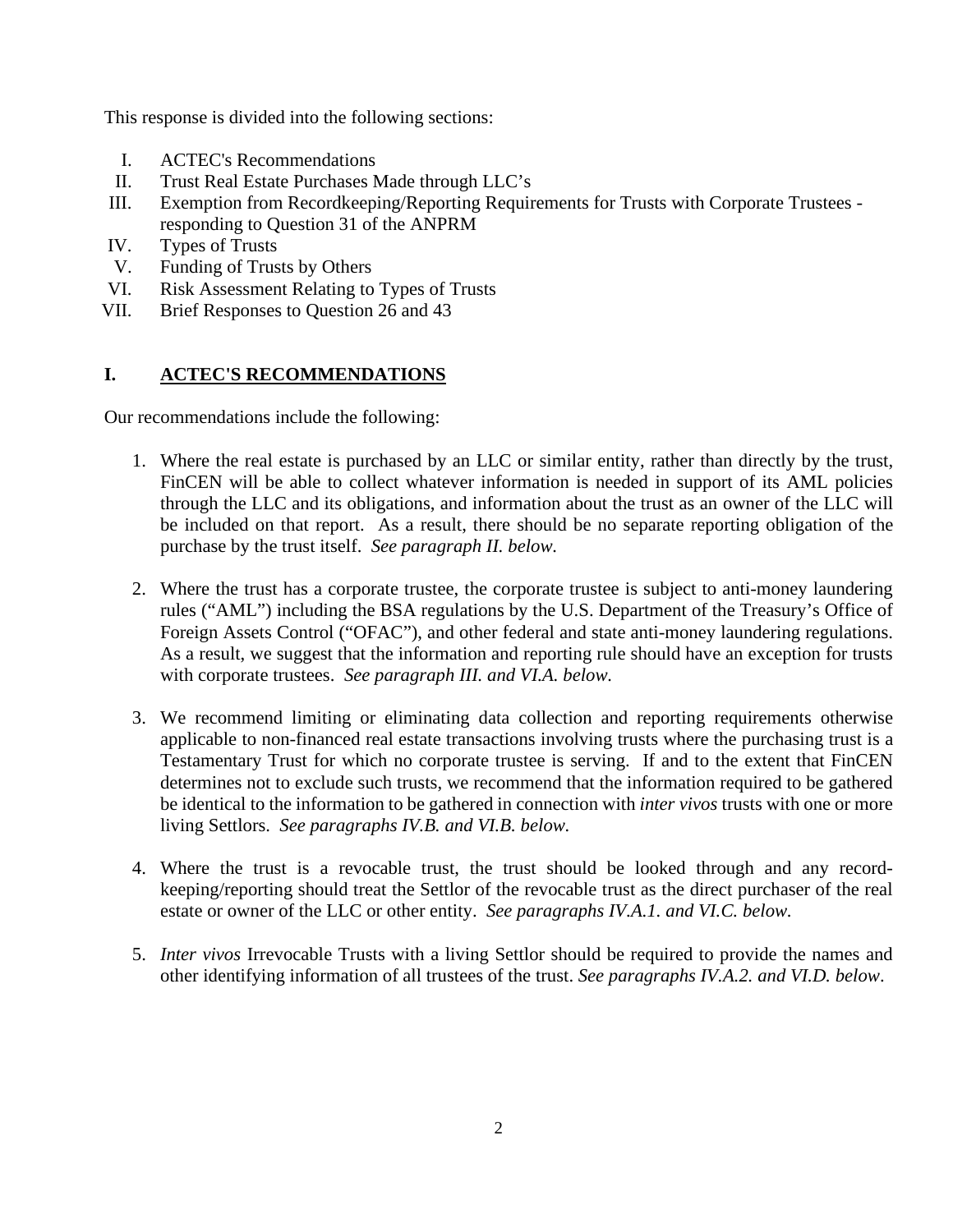#### **II. TRUST REAL ESTATE PURCHASES MADE THROUGH LLC'S**

ACTEC takes seriously the significance of the need to impose recordkeeping and reporting requirements to identify non-financed real estate transactions that may be vulnerable to efforts to money launder and the suggestion throughout the ANPRM that consideration be given to minimizing duplication and expense in determining a rule that might apply to the reporting of certain real estate transactions. To that end, we note that in the majority of situations in which a trust is involved in a real estate transaction, the purchase is made by a legal entity other than a trust that is owned wholly or partially by the trust. For example, if a trust intends to purchase a home as an investment or for the beneficial use by a trust beneficiary, the trustee would typically create an LLC or similar legal entity which itself becomes the purchaser of the home. This is done for a variety of purposes mainly having to do with the protection of other trust assets from liabilities arising from the ownership of the home. In such a case, the LLC would be subject to whatever reporting obligations Treasury imposes as a result of the ANPRM on legal entities like LLCs. Moreover, the LLC would likely be subject to beneficial ownership reporting obligations under the Corporate Transparency Act, obligations that are currently the subject of proposed rules issued by FinCEN and which are not the subject of this Response. Accordingly, we suggest that where the purchase of real estate is made directly by a legal entity other than a trust, FinCEN will be able to collect whatever information is needed in support of its AML policies through the LLC and its obligations, and that there should be no separate reporting obligation of the purchase by the trust itself. Our responses below are focused on situations where a trust is the direct purchaser of real estate in a non-financed transaction and not to those where a legal entity owned by the trust is the purchaser.<sup>[2](#page-4-0)</sup>

## **III. EXEMPTION FROM RECORDKEEPING/REPORTING REQUIREMENTS FOR TRUSTS WITH CORPORATE TRUSTEES**

In the special case of a trust with one or more corporate trustees, there is an added level of reporting obligations, and this is discussed in more detail below<sup>[3](#page-4-1)</sup>.

<span id="page-4-0"></span><sup>&</sup>lt;sup>2</sup> Where an LLC or similar entity that is the purchaser is owned in whole or in part by a trust, the data collection and reporting requirements applicable to the trust as an owner should be consistent with our recommendations below for trusts that are direct purchasers.

<span id="page-4-1"></span> $3\overline{3}$  We also note, parenthetically, that in every case of which we are aware, a trust will have opened one or more financial accounts to receive, hold and disburse trust assets and every such account must have been opened in an entity subject to BSA obligations. As a result, where a trust makes a direct non-financed purchase of real estate, in every such case the purchase price must have been deposited in, and remitted from, an account managed by a reporting entity with existing BSA obligations. Such information gathering includes Customer Due Diligence requirements as required by federal law and reporting obligations include suspicious activity reports ("SAR") as required by federal law. These information gathering and reporting requirements are discussed in more detail below. Accordingly, much of the information FinCEN seeks to gather in connection with these transactions is available through those holding these existing obligations.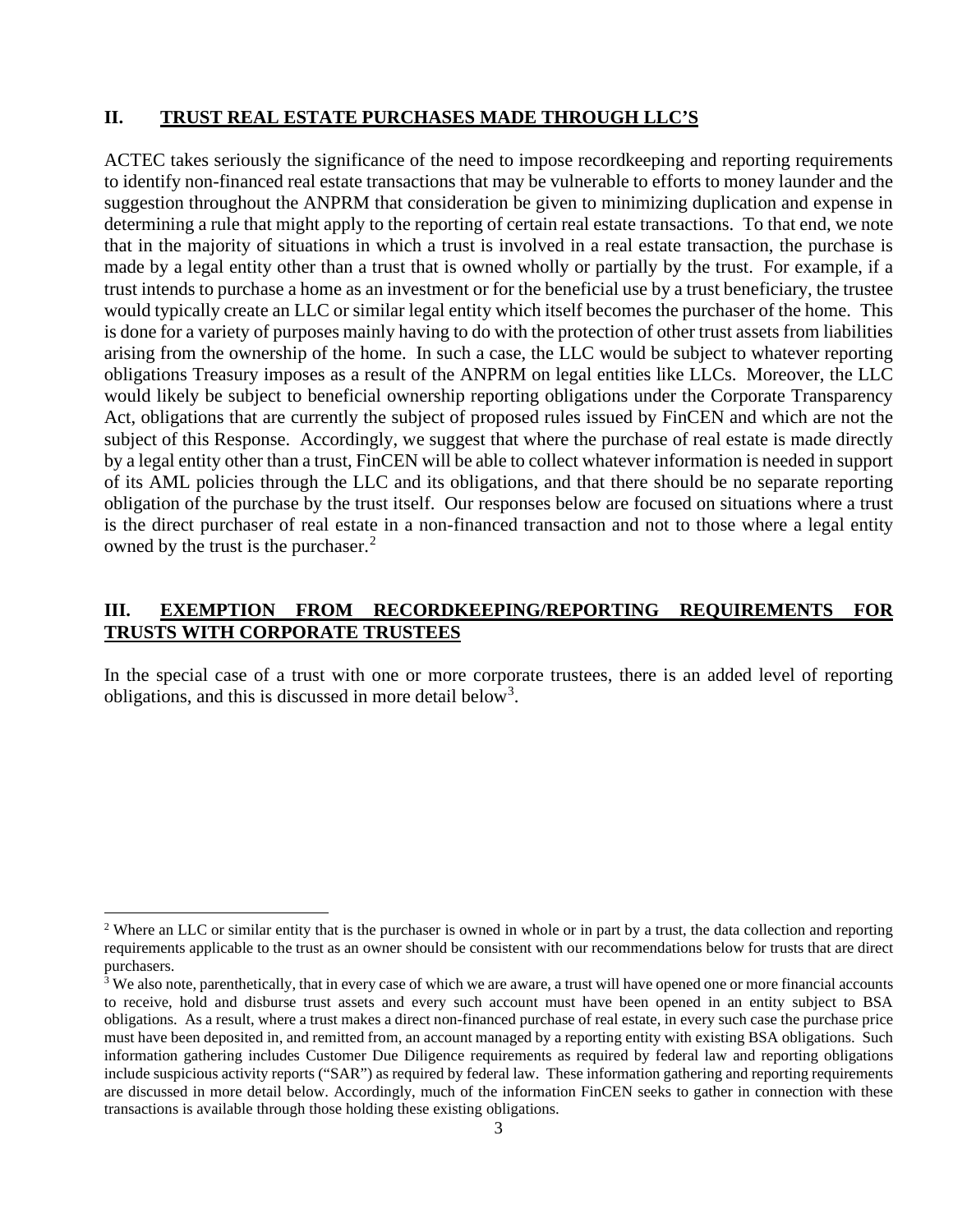So, with the foregoing as a basis for the following discussion, we respond to Question 31:

Assuming FinCEN's proposed rule is limited to purchases by legal entities, which legal entities should any rule cover? . . . . Should trusts be covered?"

To respond to Question 31 we will describe the different types of trusts that may be involved in real estate transactions and identify the likely degree of the risk of vulnerability to money laundering for each type.

# **IV. TYPES OF TRUSTS**

The creation and administration of trusts is governed almost exclusively by state law that, like all property law, varies widely from state to state. Moreover, the ways trusts are created and administered also reflect a matter of preference and local custom, with different lawyers and law firms taking different approaches. That said, it is ACTEC's view that trusts include common themes and techniques which should be considered by FinCEN in the current rule-making process.

To begin at the most basic level, trusts involve three primary roles: (1) the Settlor, who creates and funds the trust; (2) the trustee's legal ownership rights; and (3) the beneficiaries who receive the beneficial ownership rights, all of which are structured by the terms of the trust agreement or Will. There are several types of trusts and variations within each type. In all cases, however, the trustee has the power and duty to manage, buy, and sell trust assets for the benefit of the beneficiaries. The beneficiaries are not permitted to manage, buy, or sell trust assets but are entitled to the economic benefit of the assets as provided in the trust agreement.

Trusts may be divided into two main categories: *inter vivos* trusts created during the Settlor's life and testamentary trusts created following the Settlor's death at his or her direction by Will or trust agreement.

# A. *INTER VIVOS* TRUSTS

Trusts created during a Settlor's lifetime can also be divided into two categories: those that are revocable and can be terminated or changed by the Settlor during his or her life and those that are irrevocable which, subject to certain provisions of local law, generally cannot be changed after they are created.

### 1. Revocable Trusts

Many trusts created in the United States each year are created by a living individual (the "Settlor") with his or her own assets and are fully revocable by the Settlor for his or her lifetime. These are referred to herein as "Revocable Trusts." Typically, the trust is administered for the benefit of the Settlor during life and the Settlor may or may not be the trustee or a co-trustee. A Revocable Trust agreement usually has two parts. The first part provides that the Settlor can control the trust during his or her lifetime, adding assets, taking assets back out, modifying the terms of the trust that apply during the Settlor's life and following his or her death, revoking the trust, changing the trustees, whatever he or she likes. The second part provides what happens to the trust assets upon the Settlor's death and, in effect, usually operates as a Will substitute, directing that the Settlor's debts and expenses of death be paid and providing who will be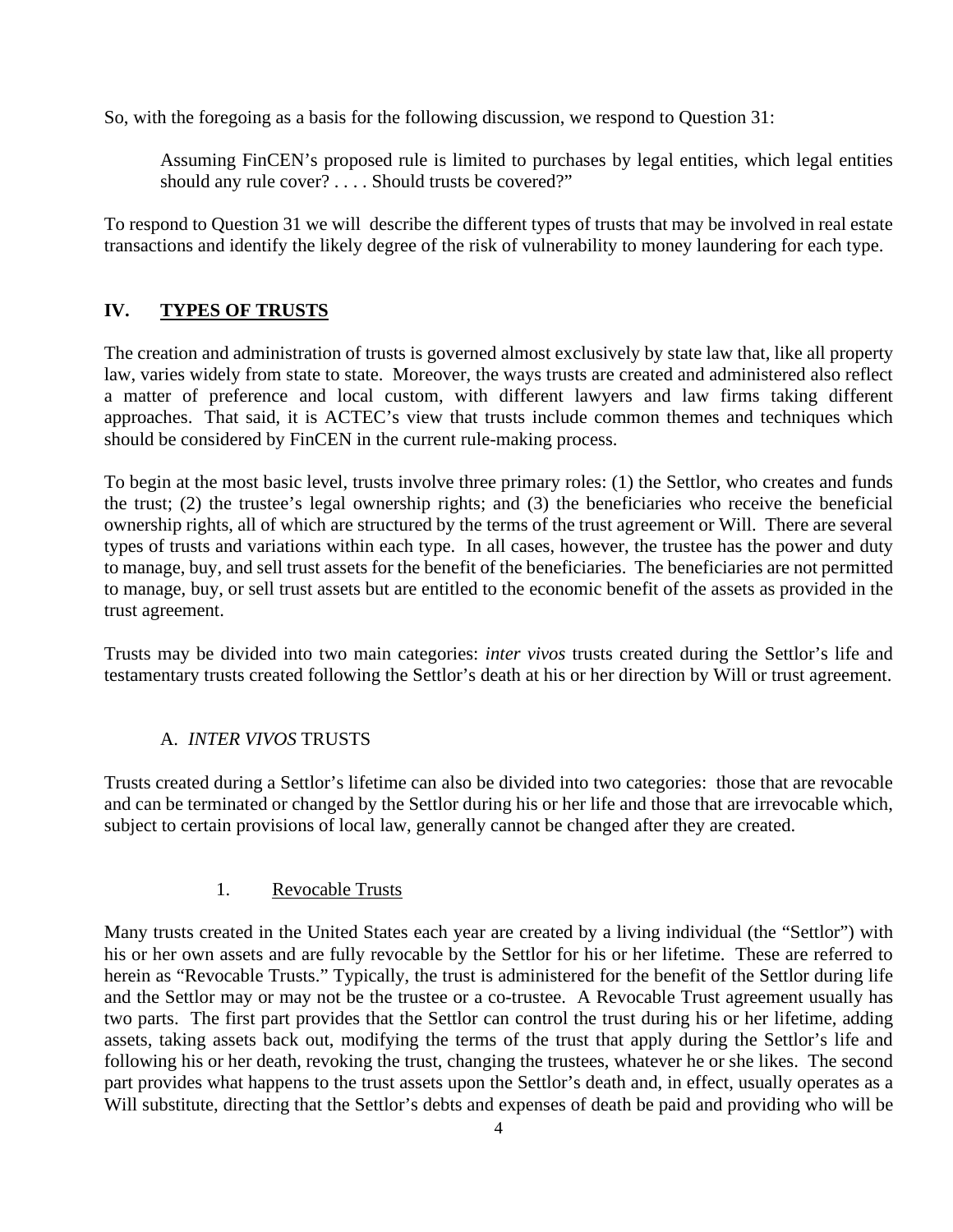the beneficiaries of the remaining assets after the Settlor's death. If a bequest for a beneficiary is directed to be held in further trust for him or her, rather than being distributed to the beneficiary outright, typically the terms of that trust will be included as a part of the Revocable Trust agreement. On some occasions, the Settlor may also have a Will that provides that any assets the Settlor owns directly at his or her death should be paid over to the trustee of the Revocable Trust to be distributed as provided in the trust agreement.

During a Settlor's life, a Revocable Trust is like the alter ego of the Settlor. Indeed, for income tax and estate tax purposes, the Internal Revenue Service treats the Settlor as though he or she still owns assets held in the Revocable Trust because of the degree of control the Settlor can exercise over the assets of the Revocable Trust. Moreover, the assets of a Revocable Trust are almost always available to pay the Settlor's debts.

The purposes for which a Revocable Trust may be created include avoiding the expense and delay of the probate process at the death of the Settlor, providing for ease of administration of the Settlor's assets held in the trust if the Settlor becomes incapacitated, avoiding ancillary probate at the death of the Settlor (meaning a probate proceeding in the court of a state other than that in which the Settlor was domiciled at his or her death) if the Settlor owns real property in another state, and, in community property states, permitting all of the property of the marital community to be held in a joint trust for the benefit of the married couple. Even though some of these benefits are only realized at the death of the Settlor, since anyone may die at any time, the use of a Revocable Trust for Settlors in excellent health nonetheless may be warranted. In some parts of the country, the use of Revocable Trusts is considered routine for almost all clients.

## 2. Irrevocable Trusts

*Inter vivos* trusts created a Settlor by with his or her own assets can also be made irrevocable by the Settlor, meaning the Settlor does not retain the right to modify or revoke these trusts. These "Irrevocable Trusts" designate a class of persons (such as, "my children"), or in some cases identify a single individual (for example, "my daughter, Susan"), to whom distributions can or must be made (the "beneficiaries" or a "beneficiary") and may last until a beneficiary attains a specific age, for the beneficiary's life, or for as long as permitted under the applicable law.

Typically, but not always, transfers to Irrevocable Trusts are designed to be completed gifts for the benefit of the Settlor's family members or whomever else the Settlor has chosen to benefit, and have the effect of removing the value of the trust assets and their future appreciation from the estate of the Settlor for estate tax purposes because the Settlor relinquishes control over the transferred assets. The gifts may also take advantage of tax benefits available to the Settlor like using the value of the applicable exclusion (the amount Congress has designated that can pass free of gift and estate tax from an individual to others during the individual's life or at his or her death, currently a little over \$12 million). A Settlor may make additional transfers to an existing Irrevocable Trust if he or she chooses, but usually does not wish for others to make transfers to the trust.

Although the same estate tax result could be achieved by making the gift directly to the beneficiary, Settlors instead may choose to use trusts for a wide variety of reasons. For example, the beneficiary may (i) be a minor and not yet have capacity to own assets directly, (ii) be young and not yet experienced at managing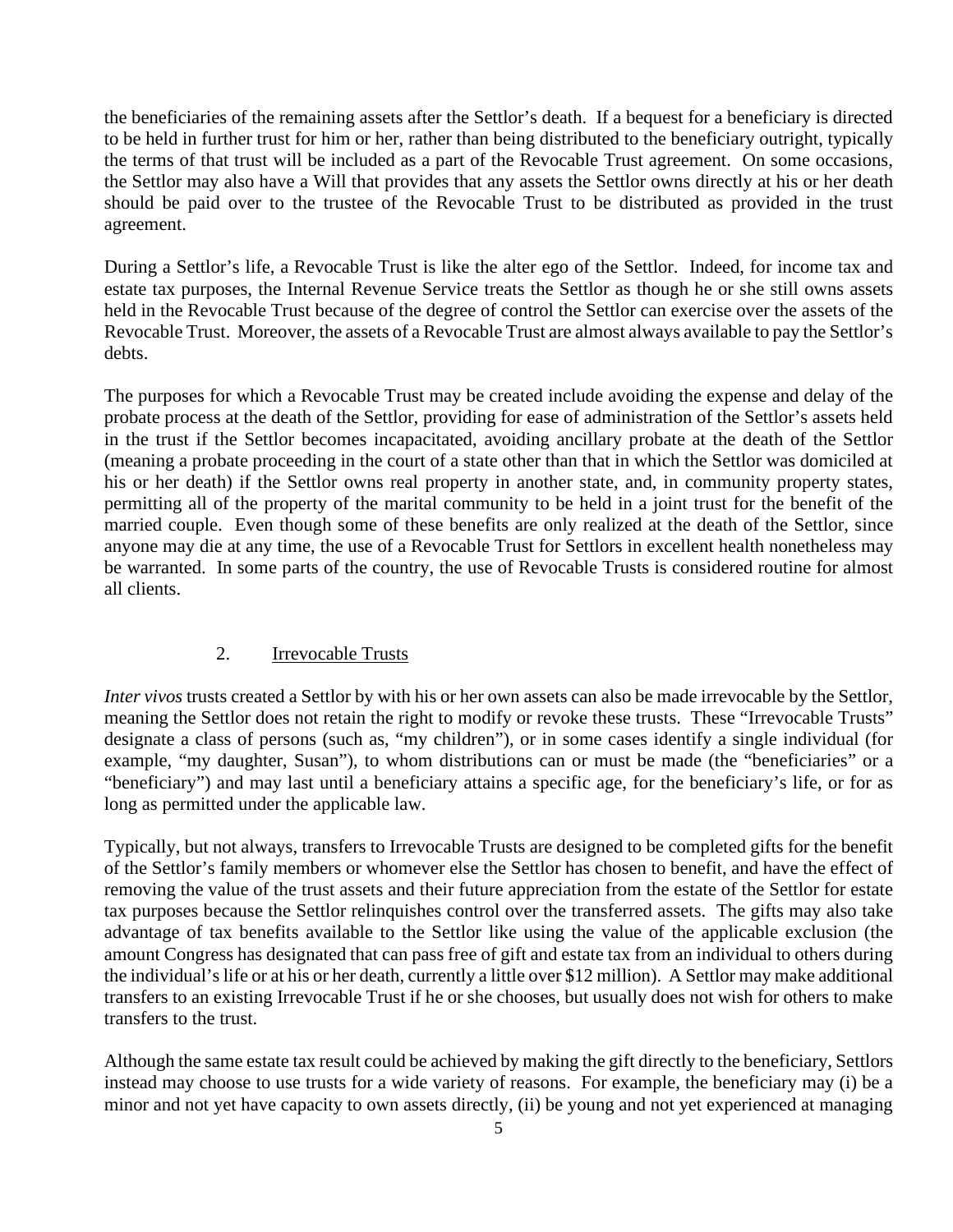assets, (iii) be a spendthrift, or (iv) have a spouse from whom the Settlor wishes to protect the assets in the event of a potential divorce. Alternatively, the Settlor may wish to use a trust for the beneficiary to (i) protect the assets from potential creditors of the beneficiary, (ii) prevent the assets from being subject to estate tax in the beneficiary's estate at his or her death, or (iii) ensure that the assets will be used for a specific purpose for the beneficiary (e.g., education). Still another reason for using a trust might be to permit a particular asset to be shared among a group of beneficiaries (e.g., a vacation home) by having the trustee manage the use and payment of expenses of the asset to avoid potential conflict among the beneficiaries.

In some states, the law may permit a Settlor to create an Irrevocable Trust of which he or she is a current beneficiary but not treat the Settlor as though he or she is still the owner of the assets. Typically, the Settlor does not serve as a trustee of the trust and cannot influence whether the trustee makes distributions to him or her. These trusts, sometimes referred to as Asset Protection Trusts, are designed to protect the assets transferred to the trust by the Settlor from the claims of the Settlor's creditors, while still permitting the Settlor to have the economic benefit of the assets. At the death of the Settlor, the assets are passed to the remainder beneficiaries of the trust (usually the Settlor's family) either outright or in further trust.

### B. TESTAMENTARY TRUSTS

Testamentary Trusts are defined as those trusts that become effective as a result of the death of the Settlor. They can arise under the individual's Will or under a lifetime document (either a Revocable or an Irrevocable Trust agreement). While the word "testamentary" typically refers to trusts created by a decedent's will, for purposes of these comments we use the general term to encompass all trusts that become effective following a person's death. Testamentary Trusts, by their nature, are irrevocable because the Settlor is no longer alive to be able to modify or change the terms of the trust, either in a Revocable Trust agreement or in a Will. Indeed, Revocable Trusts become irrevocable upon the death of the Settlor because he or she no longer can exercise the retained rights to modify or revoke the trust.

At an individual's death, typically his or her Will is submitted through a court proceeding for proof that it is the individual's most recent Will and was actually executed by the decedent. This process, often referred to as "probate," usually occurs through some form of court filing and the Will itself becomes a part of the public record. In a Will, an individual directs to whom his or her property will pass, either outright or in trust. If the bequest for a beneficiary passes in trust, typically, the terms of the trust are enumerated in the Will. As a result of the probate process, certain filings are required that document the assets that may pass to a Testamentary Trust and the terms of the Testamentary Trust.

Although in most states, no court proceeding is required regarding a Revocable Trust at the death of the Settlor, nevertheless, the trusts created under a Revocable Trust following the death of the Settlor may be considered Testamentary Trusts because the Settlor is no longer alive and cannot influence the terms of the trust or the assets that pass to them.

There are many hundreds of thousands, perhaps more, of existing Testamentary Trusts in the United States (i.e., trusts that were created by someone who is now deceased). They are created for a wide variety of purposes, including tax and non-tax reasons. For example, "credit shelter trusts" are created to preserve the use of the applicable exclusion amount of the first spouse to die to reduce the estate tax that otherwise might be due for some family member at the death of the surviving spouse (this is an exceedingly complex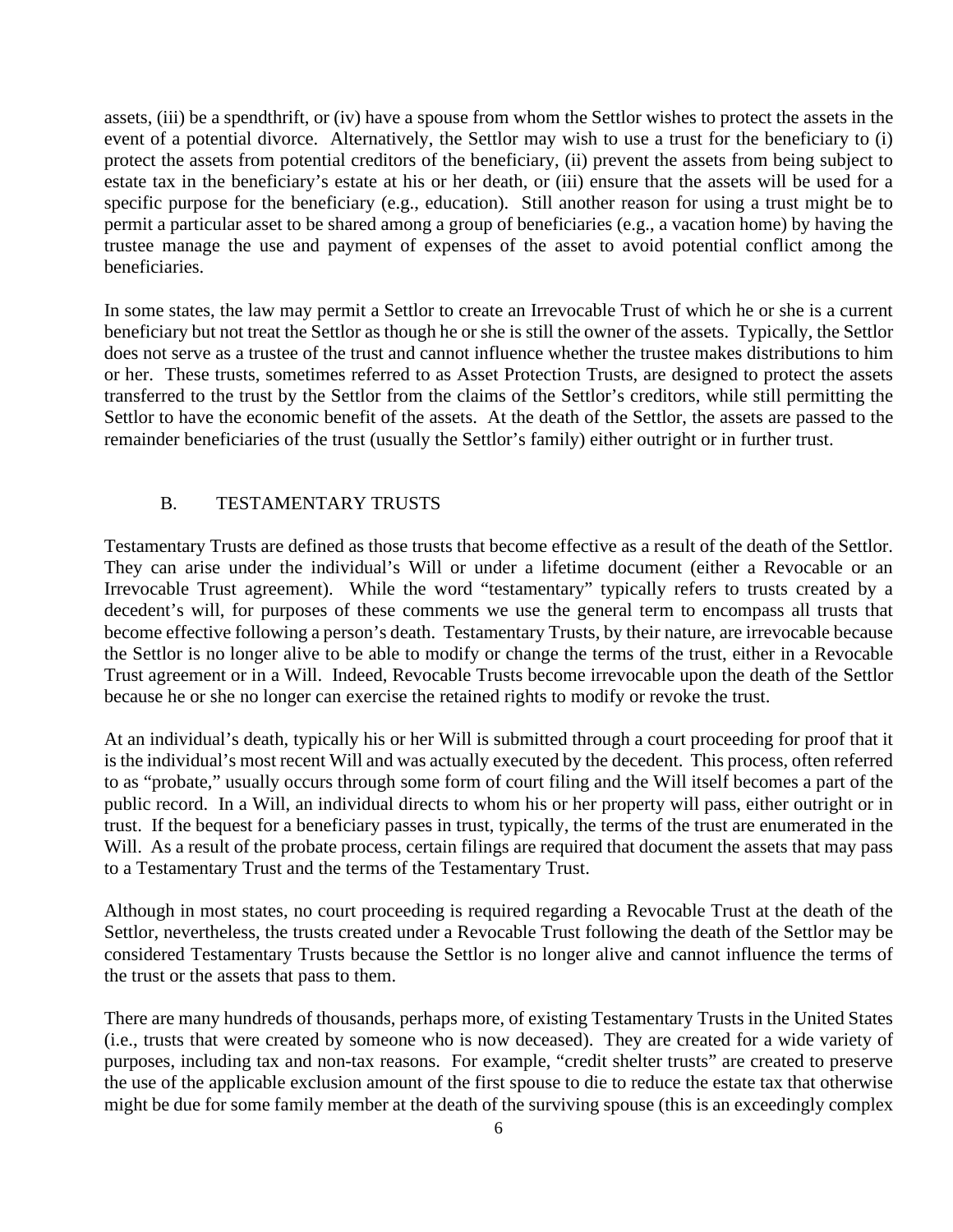area of estate planning). A marital trust may be created, particularly in the case of a second marriage, to be sure that the assets of the first spouse to die can be used for the benefit of the survivor during his or her life, but that the assets remaining at the survivor's death will pass to the children of the first spouse to die. Finally, trusts may be used to protect the interests of the children and grandchildren of the Settlor from a variety of liabilities, including claims of creditors, spouses, estate tax, etc. The trusts are held for the benefit of one or more beneficiaries. In rare cases, a beneficiary can terminate the trust at his or her sole discretion. In most such trusts, distributions to beneficiaries are made in the discretion of the trustees and the beneficial interests are controlled by the trustees. As a result, typically the trustees must be in reasonably close contact with the beneficiaries of the trusts. Technically, while an existing trust can receive assets transferred by persons other than the original creator, such transfers are exceedingly rare for the reasons discussed below.

### **V. FUNDING OF TRUSTS BY OTHERS**

A Settlor may make separate and repeated gifts to an *inter vivos* Irrevocable Trust over the course of his or her lifetime, although it is exceedingly rare that any additional assets will be contributed to such a trust following its funding after the death of the Settlor. Generally speaking, a trust usually has only one Settlor, with the exception of the less usual circumstance when a married couple both fund a trust for the benefit of family members. Admittedly, no laws prohibit such additional transfers to a trust by multiple Settlors, but a number of issues may arise. First, most individuals prefer to determine the trustees, beneficiaries, and terms of administration for trusts to which they plan to make contributions, rather than making transfers to trusts created by other Settlors that reflect another's preferences. Second, members of different generations should not make transfers to the same trust because of the need to protect transfers that benefit individuals who are more than one generation removed from the donor from the generation-skipping transfer ("GST") tax. Commingling transfers from different generations to benefit the same trust will make efficient protection of such transfers from the GST tax very difficult. Finally, to facilitate tracking tax benefits, a Settlor will prefer not to have other individuals make gifts to a trust he or she has created.

#### **VI. RISK ASSESSMENT RELATED TO TYPES OF TRUSTS**

We believe the risk of vulnerability to money laundering of each type of trust should be assessed separately, because the risk varies substantially. In the interests of avoiding duplicative reporting and developing regulations that will be effective and efficient in identifying areas of risk in real estate transactions involving trusts, we recommend that different approaches should be developed for different types of trusts.

#### A. GENERAL EXCEPTION FOR TRUSTS WITH CORPORATE TRUSTEE

Corporate trustees are generally financial organizations that are regulated by federal and state regulators. Thus, financial organizations have obligations under the BSA, OFAC, and other AML, anti-terrorism, antiproliferation, and economic sanctions regulations in the jurisdictions in which the financial organization conducts business. As a result, a corporate trustee will have programs in place to monitor the intake of new business. This will include maintaining a Customer Identification Program as required by the USA Patriot Act, as well as maintaining a Beneficial Ownership Program for its U.S. Banks and Broker Dealer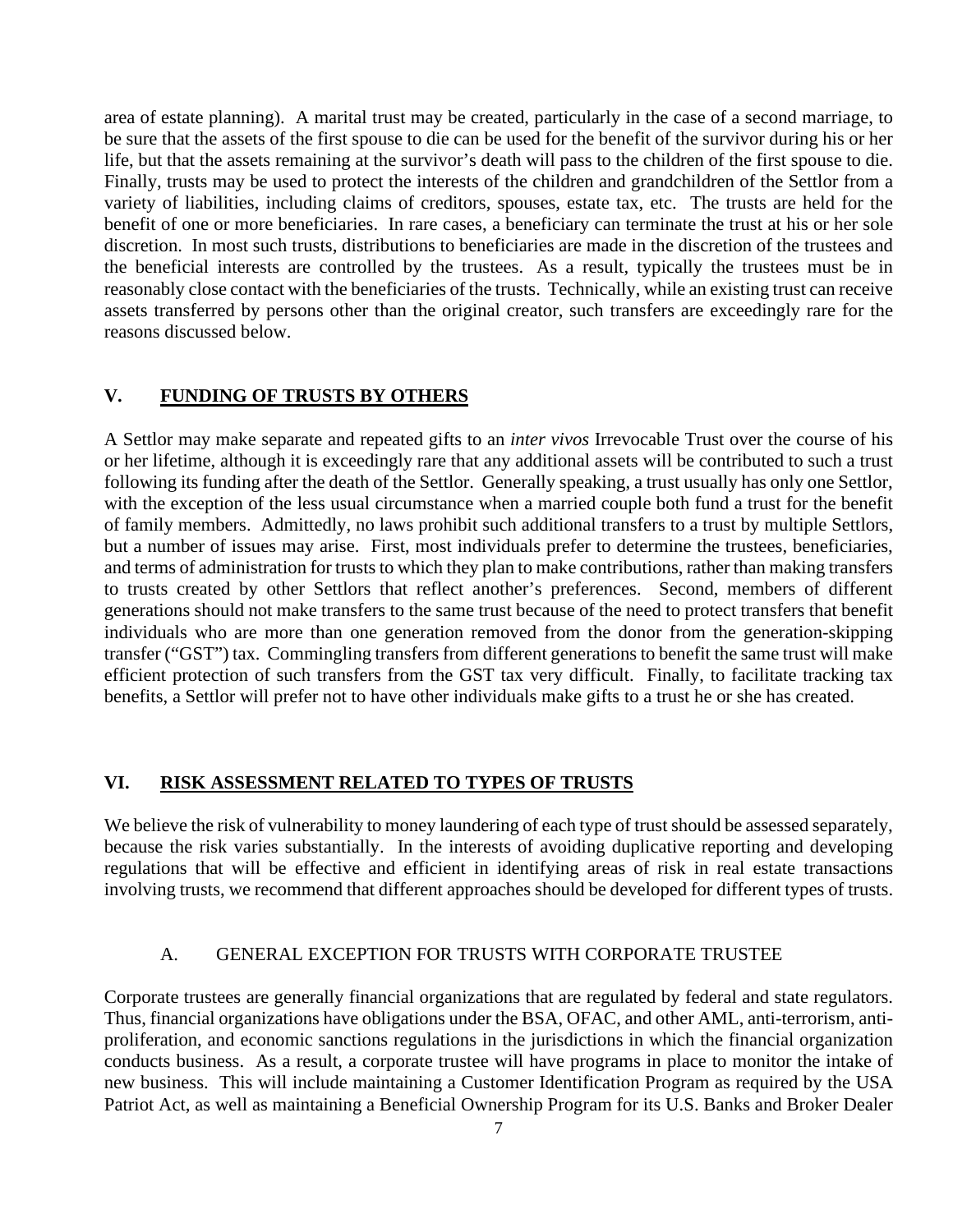entities as required by FinCEN's Customer Due Diligence Rule. Also, the financial institution will monitor ongoing transactions in relationships with clients. This includes the monitoring of electronic payments, currency transactions and aggregated currency transactions, involving client funds. Financial institutions also generally establish a process for keeping up-to-date with applicable new or amended regulations, including modifications to sanctions lists. Financial institutions are also responsible for reporting suspicious activities in accordance with regulatory requirements under these federal regulations, as well as regulatory requirements of the jurisdictions in which the financial institution conducts business. Generally, a SAR or suspicious transaction report ("STR") or local equivalent is completed by the financial institution in every instance required when a known or suspected violation of applicable law, money laundering, or other specified criminal activity occurs or is attempted against the financial organization, or where the financial institution was used as a vehicle for criminal activity.

As a result, since all types of trusts potentially can have such a regulated corporate trustee, we recommend that FinCEN consider providing, in its anticipated rules for real estate transactions, a blanket exemption for the period during which such a regulated corporate trustee is serving, in order to avoid the additional data collection and reporting that would otherwise apply. The risk of vulnerability of such trusts has already been substantially reduced due to the practices already in place as a result of the BSA and other regulations applicable to such corporate trustees. The exemption will be consistent with the stated Department of Treasury goal to implement a system consistent with the BSA to maximize benefits while minimizing burdens on reporting financial institutions and nonfinancial trades or businesses.<sup>[4](#page-9-0)</sup>

### B. TESTAMENTARY TRUSTS

We recommend that FinCEN consider excluding non-financed real estate transactions by Testamentary Trusts from any data collection and reporting requirements, because the person whose assets were used to fund the Testamentary Trust is no longer alive and obviously cannot participate in any transactions and it is exceedingly rare for assets to be transferred into such a trust by other persons after its original creation (i.e., following the Settlor's/decedent's death). Therefore, we believe that the risk of use of such a trust for money laundering purposes is remote. In addition, since the person who was the source of the funds is now deceased, there are probably very limited ways to address that person's source of funds. Finally, because Testamentary Trusts are created at the death of the Settlor, the determination that the Settlor is deceased should not be difficult, making these trusts simple to identify.

We recognize that money laundering concerns may still arise in Testamentary Trusts and we recognize that the current rule-making process is designed to address potential AML/CFT issues across a wide spectrum of transactions. If FinCEN determines not to exclude transactions involving Testamentary Trusts, the following discussion will of course bear on such trusts.

<span id="page-9-0"></span><sup>4</sup> This exemption should only apply when the corporate trustee is appropriately regulated since some state jurisdictions permit unregulated corporations to serve as trustee if not tendering trust services to the public. i.e., so-called private trust companies. The SEC rules for investment advisor registration, for example, exempt certain trustees but only if regulated by certain banking laws.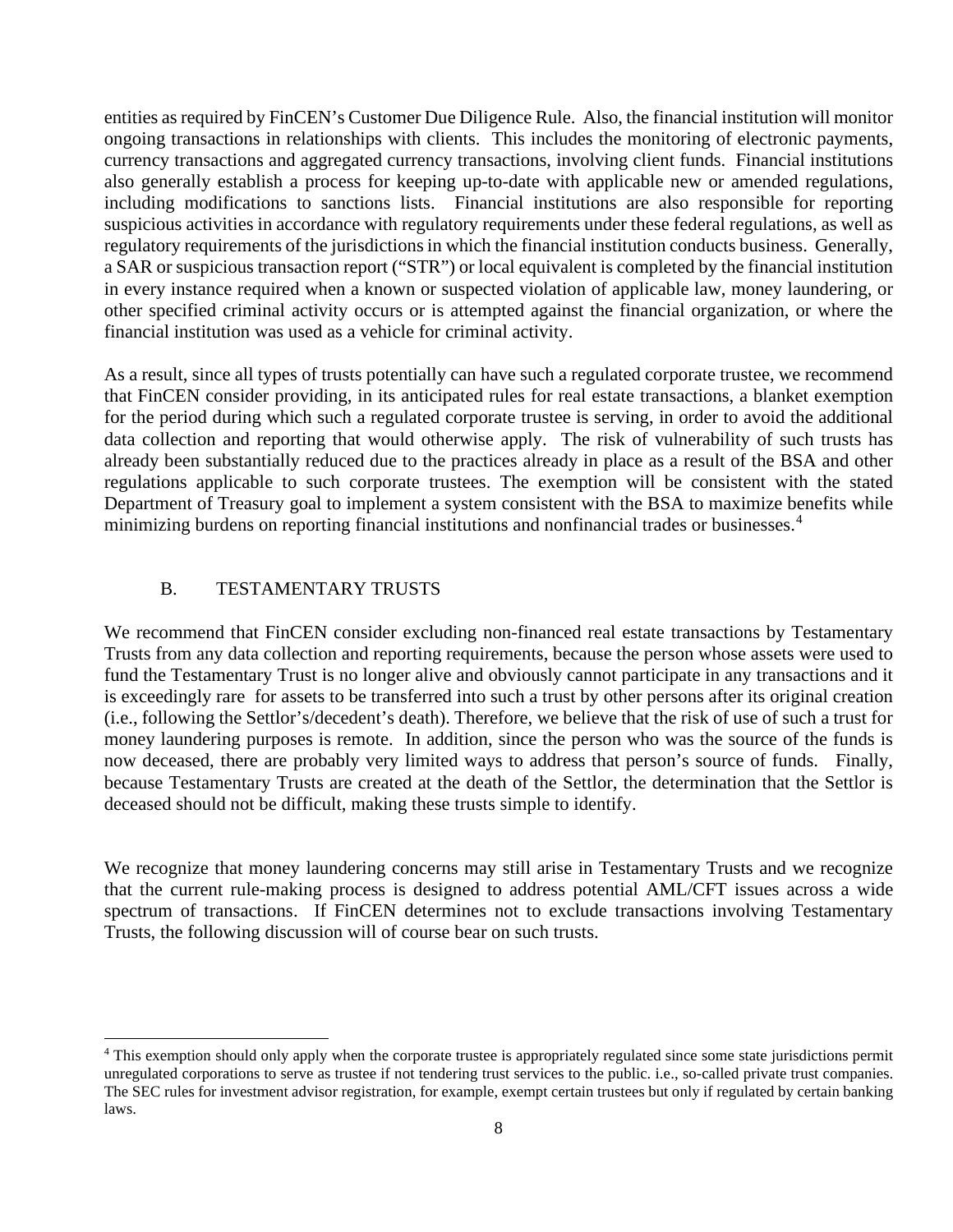### C. REVOCABLE TRUSTS

We recommend that, for the purposes of the rulemaking under this ANPRM, the existence of the Revocable Trust be ignored. As described above, a Revocable Trust is entirely controlled by the Settlor during his or her life and, for income and estate tax purposes, is treated as a nullity. We suggest that non-financed real estate transactions involving Revocable Trusts while the Settlor is alive should therefore adopt the same policy. Transactions involving Revocable Trusts during the Settlor's life should be subject to the same data collection and reporting requirements that would be applicable if the Settlor were engaging in the transaction directly without the use of the trust.

### D. *INTER VIVOS* IRREVOCABLE TRUSTS

In order to tailor our recommendations to the risks involved, we have attempted to provide FinCEN with a fairly detailed description of what trusts are and the variety of ways they are created, used and supervised. We have suggested that non-financed real estate purchases by trusts be divided between those where other reporting regimes should apply (in particular, when the purchase is by an LLC, partnership or other legal entity already, or likely to become, subject to reporting requirements) and those where such regimes do not pertain. In the less common cases where non-financed real estate purchases are made directly by a trust, we have suggested that when a trust has a corporate trustee, BSA recordkeeping and reporting obligations are already imposed on the trust and no further rules should be necessary with respect to transaction engaged by such a trust. In addition, in the case of Testamentary Trusts, the death of the creator of the trust may make it unnecessary to impose a transaction reporting requirement as the likelihood of such trusts being involved in money-laundering or terrorist financing are negligible or manageable.

With respect to the remaining categories of trusts — *inter vivos* Irrevocable Trusts engaging in a relevant transaction with no regulated corporate trustee then serving — ACTEC does acknowledge that these trusts have greater vulnerability for abuse than those described above. However, ACTEC believes that the discussions related to identifying and verifying the identity of the beneficial owners of legal entities in the Customer Due Diligence Requirements for financial Institutions NPRM and in ACTEC's response to it[5](#page-10-0) are highly relevant to the risk assessment applicable here to *inter vivos* Irrevocable Trusts engaged in nonfinanced real estate transactions.

For that purpose, FinCEN defined beneficial owners as the natural person who ultimately owns or controls the legal entity and includes those persons who exercise ultimate effective control over a legal person or arrangement. Since the beneficial owners of trusts are not the persons who control trusts, the preamble to the NPRM did not include private trusts within the ambit of the NPRM. As discussed above, in the case of *inter vivos* Irrevocable Trusts that have a living Settlor, it is the trustee who holds legal title to the assets of the trust that is in a position to control the trust assets. As ACTEC described in considerable detail in our response to [Customer Due Diligence Requirements for Financial Institutions,](https://www.actec.org/resources/customer-due-diligence-requirements-for-financial-institutions-/) it is clear under the law governing private trusts that the trustee is required to know all of the information regarding the trust in question, its Settlor, its beneficiary or beneficiaries, and, most importantly for these purposes, the source and application of the funds used to make a non-financed real estate purchase. In what we believe to be

<span id="page-10-0"></span><sup>5</sup> [Customer Due Diligence Requirements for Financial Institutions -](https://www.actec.org/resources/customer-due-diligence-requirements-for-financial-institutions-/) Resources | The American College of Trust and Estate [Counsel \(actec.org\)](https://www.actec.org/resources/customer-due-diligence-requirements-for-financial-institutions-/)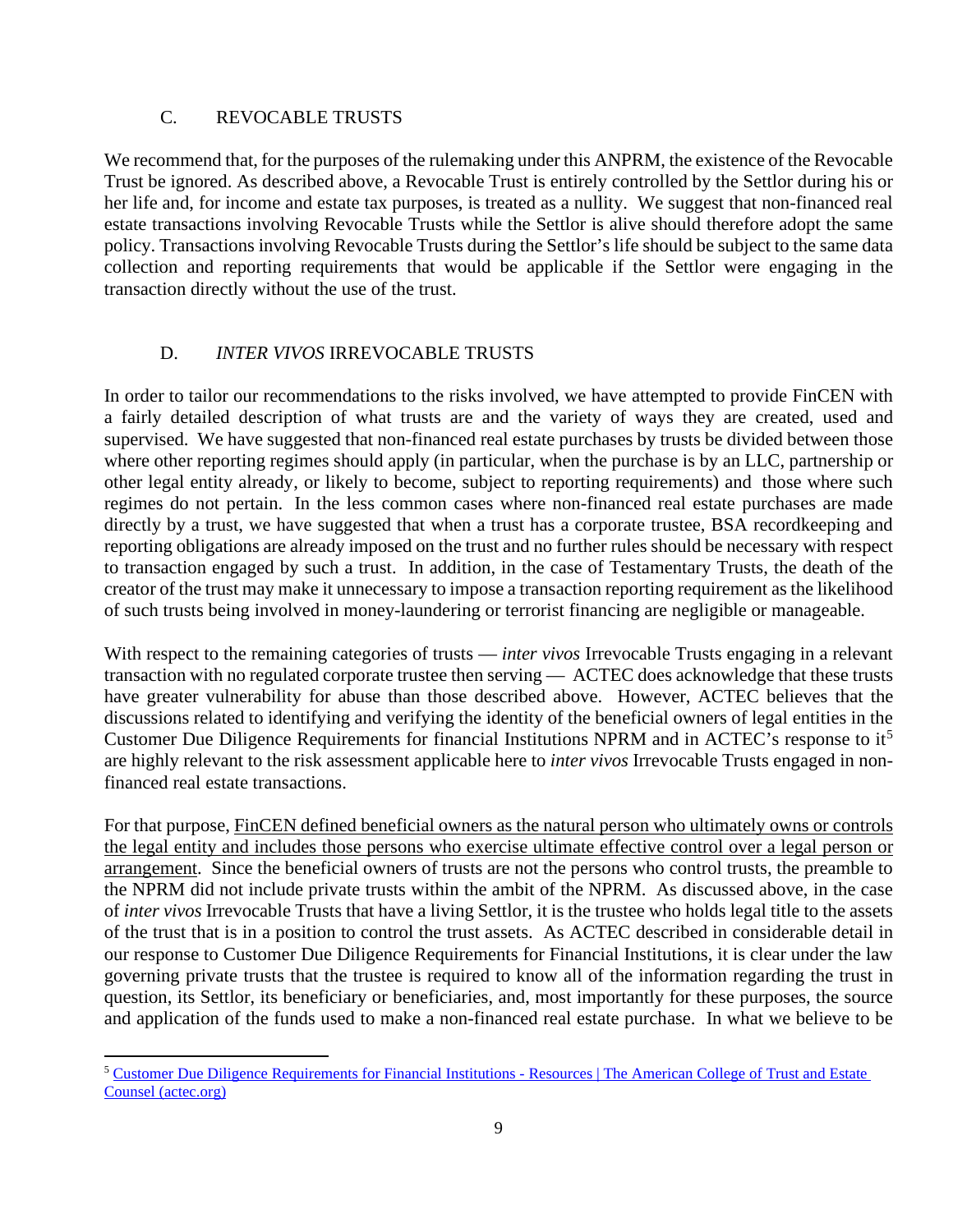the rare case that an *inter vivos* Irrevocable Trust with a living Settlor poses risk of vulnerability to money laundering activities, the reporting of the information regarding the trustees of the trust will provide FinCEN and other government agencies with the ability to obtain information to have additional transparency. Therefore, we recommend that *inter vivos* Irrevocable Trusts with a living Settlor should be required to provide the names and other identifying information of all trustees of the trust.

Based on all of the foregoing, non-financed real estate purchases directly by trusts should be the subject of a record keeping/reporting requirement, as suggested in section 1, question 31, of the ANPRM, and we recommend that that requirement should be limited to *Inter Vivos* Irrevocable Trusts, that do not have a regulated corporate trustee, with one or more living Settlors.

## **VII. BRIEF RESPONSES TO QUESTIONS 26 AND 43**

In addition to the response to question 31 above, ACTEC is responding below to ANPRM questions 26 and 43 with specific reference to the involvement of trusts in non-financed real estate transactions.

26. What general factors should FinCEN consider in determining which transactions to cover ?

As ACTEC Fellows, we are not in a position to address this question in detail, but we would like to emphasize our view that any non-financed real estate transaction by a trust as a purchaser where the trustee is a regulated corporate trustee should be exempt from any reporting obligations because, as described in our response to question 31, these trusts are not vulnerable to risks of money laundering because of the BSA recordkeeping and reporting requirements already in place for these institutional trustees.

43. What information should FinCEN require to be reported regarding the legal entity (or if applicable, natural person) purchasing real estate in a covered transaction ?

As explained above in our response to question 31, when an *inter vivos* Irrevocable Trust for which no regulated corporate trustee is serving is a purchaser of non-financed real estate, records should be maintained identifying all of the trustees of the trust.

ACTEC appreciates that the task of preparing these proposed regulations is complex and would very much appreciate the opportunity to participate in an open and on-going dialogue with FinCEN on a regular basis to assist in the process of formulating the new rules, particularly as they may relate to trusts involved in non-financed real estate transactions.

ACTEC's Executive Director, Deborah McKinnon and/or the Co-Chairs of the FATF Task Force, Glenn G. Fox, Carolyn A. Reers and Lyat Eyal are available and may be contacted for this purpose:

Deborah McKinnon at [domckinnon@actec.org](mailto:domckinnon@actec.org) Glenn G. Fox at [glenn.fox@bakermckenzie.com](mailto:glenn.fox@bakermckenzie.com) Carolyn A. Reers at [CReers@wiggin.com](mailto:CReers@wiggin.com) Lyat Eyal at [lyat@are-legal.com](mailto:lyat@are-legal.com)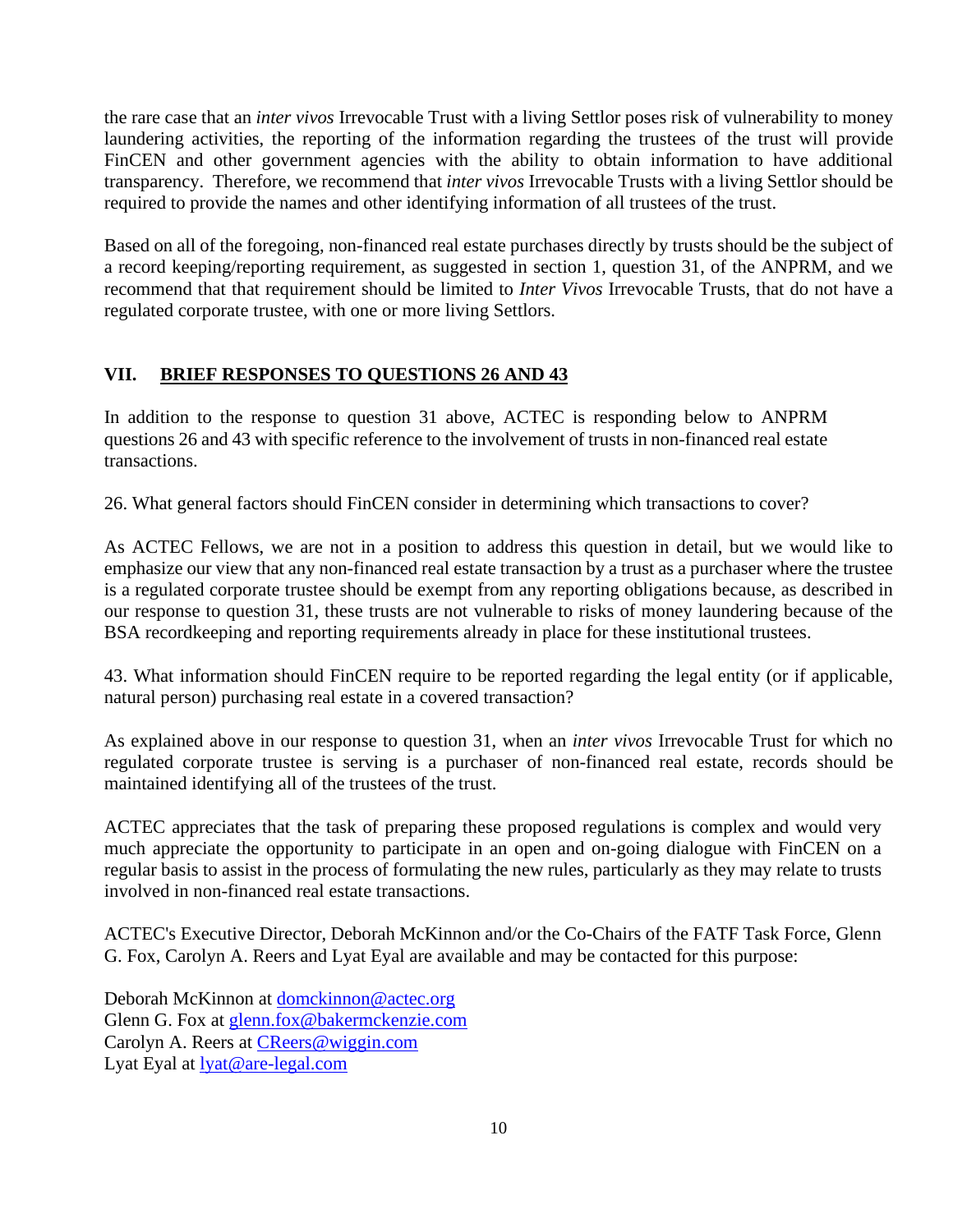

THE AMERICAN COLLEGE OF TRUST AND ESTATE COUNSEL

**BOARD OF REGENTS** 

President<br>KATHLEEN R. SHERBY<br>St. Louis, Missouri

**President-Elect** BRUCE STONE<br>Coral Gables, Florida

**Vice President** CYNDA C. OTTAWAY<br>Oklahoma City, Oklahoma **Treasurer** 

SUSAN T. HOUSE<br>Pasadena, California

Secretary<br>CHARLES D. FOX IV Charlottesville, Virginia

**Immediate Past President DUNCAN E. OSBORNE** Austin, Texas STEPHEN R. AKERS Dallas, Texas

**GLEN S. BAGBY** Lexington, Kentucky **SUSAN T. BART**<br>Chicago, Illinois ANN B. BURNS<br>Minneapolis, Minnesota MARC A. CHORNEY<br>Denver, Colorado MARK M. CHRISTOPHER **Boston, Massachusetts** MARY JANE CONNELL<br>Honolulu, Hawaii M. PATRICIA CULLER<br>Cleveland, Ohio C. FRED DANIELS<br>Birmingham, Alabama P. DANIEL DONOHUE<br>Sioux Falls, South Dakota **TERRENCE M. FRANKLIN** Los Angeles, California **SUSAN N. GARY** Eugene, Oregon J. KEITH GEORGE<br>Los Osos, California T. RANDALL GROVE Vancouver, Washington LOUIS S. HARRISON Chicago, Illinois **DAN W. HOLBROOK** Knoxville, Tennessee **ROBERT K. KIRKLAND** Liberty, Missouri LAIRD A. LILE Naples, Florida JAMES M. MADDOX<br>Hobbs, New Mexico MARY ANN MANCINI<br>Washington, District of Columbia KEVIN D. MILLARD<br>Denver, Colorado R. HAL MOORMAN<br>Brenham, Texas **CHARLES JAN NASH** Melbourne, Florida ANNE J. O'BRIEN<br>Washington, District of Columbia DAVID PRATT<br>Boca Raton, Florida CHARLES A. REDD St. Louis, Missouri **CHRISTY EVE REID** Charlotte, North Carolina ANNE-MARIE RHODES<br>Chicago, Illinois **NANCY SCHMIDT ROUSH** Kansas City, Missouri **BARBARA A. SLOAN** New York, New York **DEBORAH J. TEDFORD** Mystic, Connecticut JOHN A. TERRILL II<br>West Conshohocken, Pennsylvania

HOWARD S. TUTHILL III **Stamford, Connecticut** 

Please Address Reply to:

**Executive Director DEBORAH O. MCKINNON** 

October 2, 2014

Mail: Policy Division Financial Crimes Enforcement Network P.O. Box 39 Vienna, VA 22183

#### **Re: The American College of Trust and Estate Counsel (ACTEC®) Comment to Notice of Proposed Rule Making—Customer Due Diligence Requirements for Financial Institutions (Regulatory Identification Number: 1506-AB25)**

Dear Ladies and Gentlemen:

The American College of Trust and Estate Counsel ("ACTEC") believes that the proposed rules reflected in the above-captioned Notice of Proposed Rule Making (the "NPRM") can be improved in a number of important ways. While ACTEC supports the decision not to include private trusts as "Legal Entity Customers," we believe that this decision can be expressed more clearly in the proposed rules. In addition, it appears that the sensible decision not to include private trusts as legal entity customers has not carried over to the determination of the equity owners of legal entity customers when a private trust holds stock, a partnership interest or a membership interest in an LLC. Here, the proposed rules appear to require financial institutions to determine the natural persons who are beneficiaries of a private trust that holds such an interest in a legal entity customer. It is ACTEC's belief that the reasoning behind the decision not to define private trusts as legal entity customers should support a similar limitation when a private trust is an owner of such a customer. Finally, while the proposed rules appear not to require the determination of a lawyer or law firm's clients in connection with the opening or management of a lawyer/law firm trust account (an obvious example of an Intermediated Account Relationship), ACTEC seeks a specific provision excluding law firm trust accounts from application of the proposed rules.

ACTEC is a professional organization of approximately 2,600 lawyers from throughout the United States. Fellows of ACTEC are elected to membership by their peers on the basis of professional reputation and ability in the fields of trusts and estates and on the basis of having made substantial contributions to those fields through lecturing, writing, teaching, and bar activities. Fellows of ACTEC have extensive experience in providing advice to taxpayers on matters of federal taxes, with a focus on estate, gift, and GST tax planning, fiduciary income tax planning, and compliance. ACTEC offers technical comments about the law and its effective administration, but does not take positions on matters of policy or political objectives.

If you or your staff would like to discuss the Comment, please contact John A. Terrill, II, Chair of the ACTEC Financial Action Task Force (FATF) Committee, at (610) 940-4172 or [jterrill@htts.com.](mailto:jterrill@htts.com)

Respectfully submitted,

Kathleen R. Steeley

Kathleen R. Sherby ACTEC President 2014-2015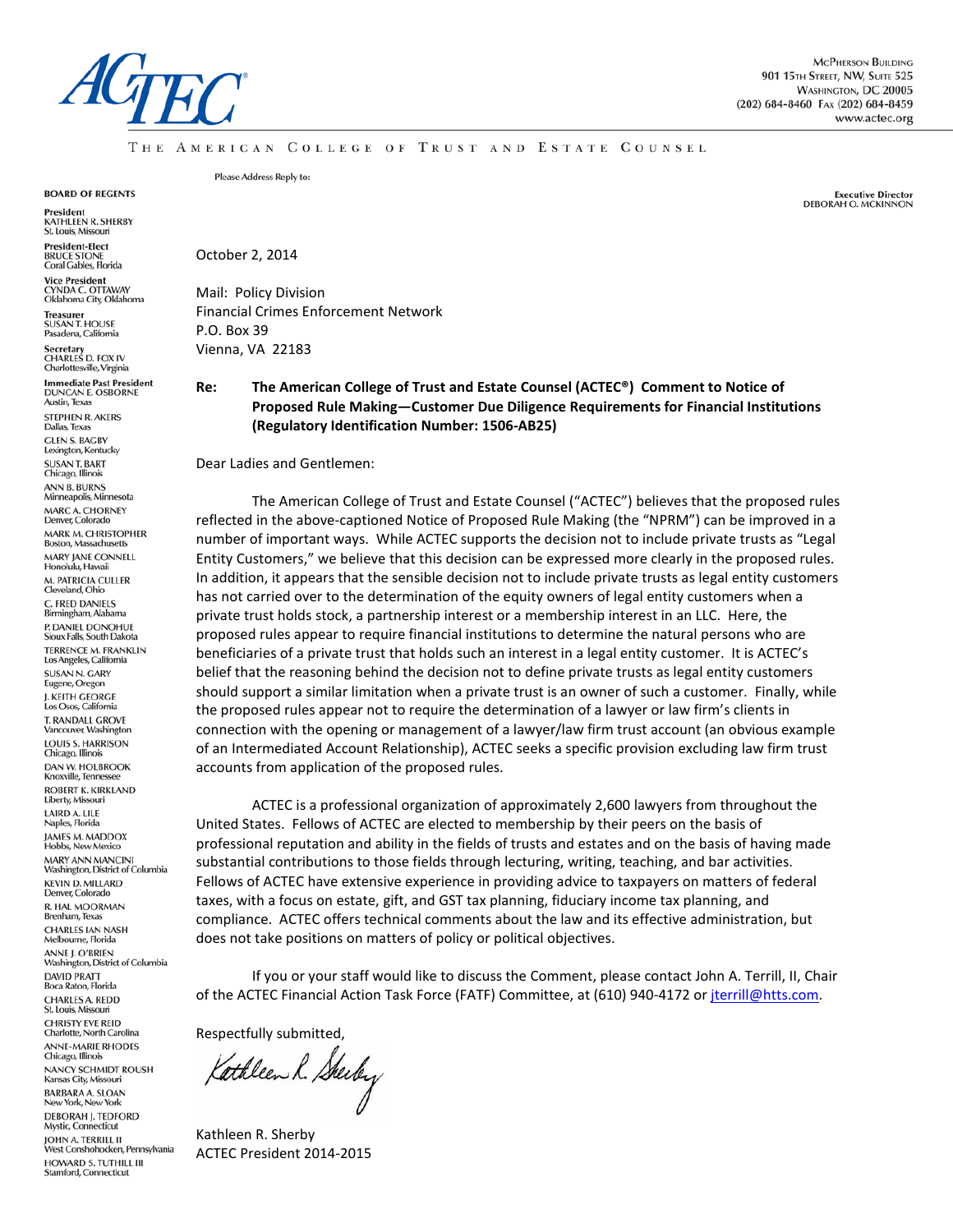# **The American College of Trust and Estate Counsel (ACTEC®) Comment to Notice of Proposed Rule Making—Customer Due Diligence Requirements for Financial Institutions (Regulatory Identification Number: 1506-AB25)**

The purpose of this submission is to provide comments regarding the Notice of Proposed Rule Making—Customer Due Diligence Requirements for Financial Institutions, 79 Federal Register 45151, (Department of Treasury, Financial Crimes Enforcement Network, August 4, 2014; hereinafter referred to as the "NPRM"). This Comment has four discrete purposes, each of which is responsive to one or more of the list of comment areas contained in Paragraph V of the NPRM:

- 1. To comment in general terms on the decision by the Financial Crimes Enforcement Network ("FinCEN") not to include a requirement that financial institutions apply the proposed rules to accounts opened by private trusts and to describe some aspects of private trusts that support this decision.
- 2. To comment on the technical detail by which the proposed rules reflect the decision not to apply the proposed rules to accounts opened by private trusts and to suggest a modification of the proposed rules to clarify this decision.
- 3. To comment on the requirement that covered financial institutions collect beneficial ownership information concerning the **"individuals"** who directly or indirectly own equity interests in legal entity customers, notwithstanding the overall decision not to require financial institutions to collect information regarding the beneficial ownership of private trusts, and to suggest a modification of the proposed rules to address this issue.
- 4. To comment on the decision not to include lawyer and law firm trust accounts in the definition of legal entity customers and to suggest that the rules specifically refer to such exclusion.

# **FinCEN's Decision and the Role of Private Trusts**

### 1. **The Treatment of Private Trusts in the NPRM.**

The primary purpose of the NPRM stated in the 21-page preamble (the "Preamble") is to create "more explicit rules for covered financial institutions [fn] with respect to customer due diligence (CDD) within the BSA regime." NPRM at 45151, 45152. Moreover, the key elements of CDD must include, *inter alia,* "identifying and verifying the identity of beneficial owners of legal entity customers (i.e., the natural persons who own or control legal entities) . . . ." Id.

The core determination that must precede the application of the proposed rules is whether or not any party opening or managing an existing account is a "legal entity customer." Part of the Preamble is dedicated to a summary of circumstances under which legal entities can be abused by criminals engaged in money laundering and/or terrorists to disguise and support their activities. In describing FinCEN's overall strategy to address what it refers to as "financial transparency," NPRM, at 45155, FinCEN describes one key element of its strategy to be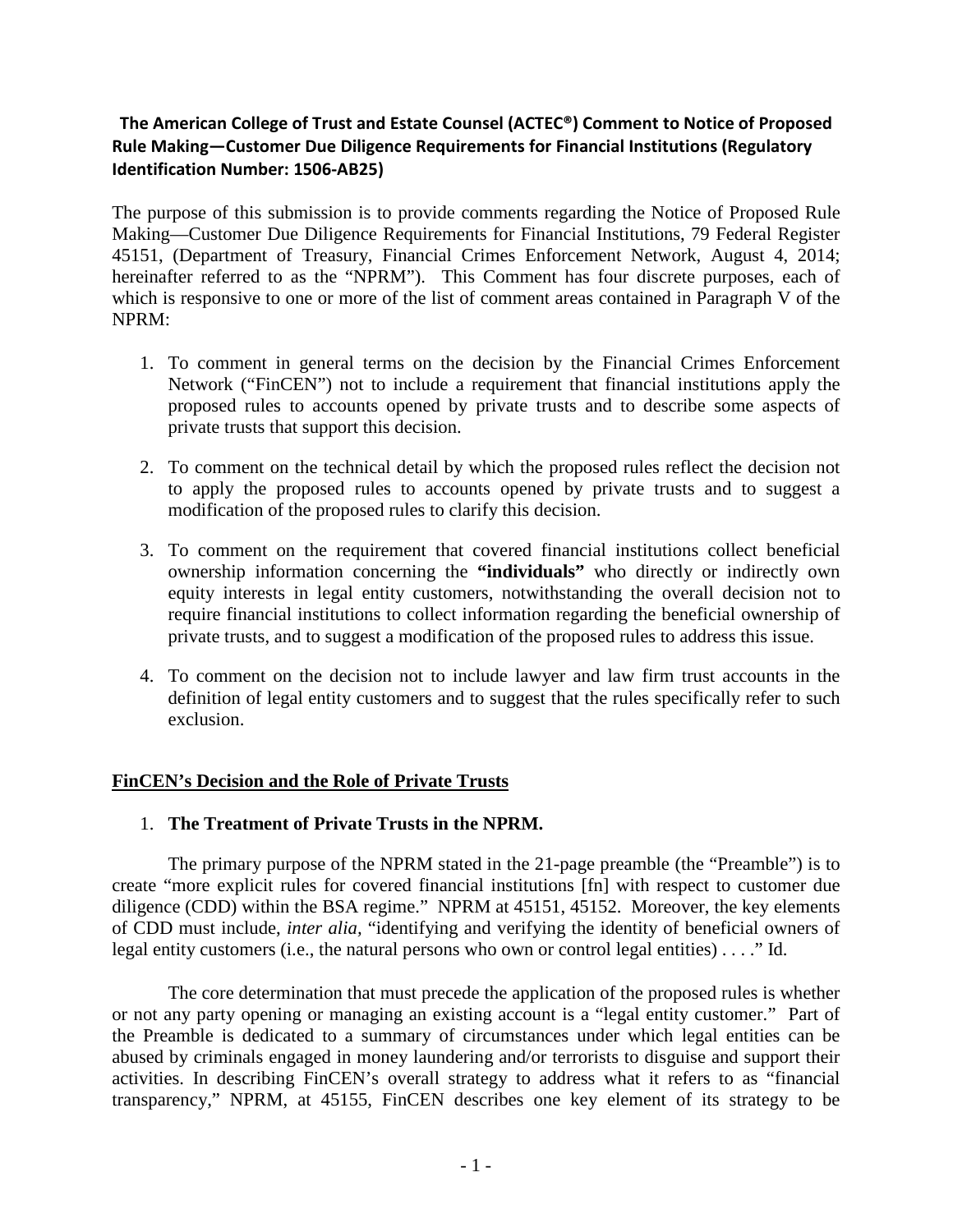"facilitating global implementation of international standards regarding CDD and beneficial ownership of legal entities **and trusts.**" Id. (emphasis added.) Here FinCEN draws a distinction between legal entities, the overall subject of the NPRM, and trusts, not the subject of the NPRM.

While the NPRM proposes to modify a number of regulations, the most important new element of the proposed rules is the requirement that financial institutions identify and verify the identity of beneficial owners, down to natural persons, of legal entity customers. To define beneficial owners, FinCEN refers to a definition created by the Financial Action Task Force on Money Laundering ("FATF") as "the natural person(s) who ultimately owns or controls a customer. . . It also incorporates those persons who exercise ultimate effective control over a legal person or arrangement." NPRM, at 45156. One question for FinCEN, and one that appears to have been addressed in some of the public meetings held by FinCEN regarding the NPRM, has been the extent to which determining and verifying the identity of such natural persons applies to beneficiaries of private trusts. That this concern was raised during the earlier comment period and through the public hearings is evident; the Preamble notes that "compliance challenges" would be associated with applying beneficial ownership requirements on trusts. NPRM, at 45157.

Responding to the concerns raised during the earlier comment period to the Advance Notice of Proposed Rulemaking ("ANPRM"), FinCEN chose to limit the application of the proposed rules to accounts opened or owned by "legal entity customers." Specifically, the proposed rules do "not include trusts other than those that might be created through a filing with a state (e.g. statutory business trusts)." NPRM, at 45159. As will be noted below, the actual definition of "legal entity customers" in Proposed Rule 1010.230(d)(1) does not **exclude** private trusts, except by inference, nor are private trusts included in the list of entities for which beneficial ownership information is not required in Proposed Rule 1010.230(d)(2). One purpose of this Comment is to reinforce the decision by FinCEN not to include private trusts in the application of the proposed rules, notwithstanding the reference to international standards seeking the application of beneficial ownership rules to private trusts.

In addressing the matter of private trusts, the Preamble concludes with a recitation of FinCEN's reasoning behind not including private trusts under the NPRM (NPRM, at 45160):

--there are a variety of types of trusts, some of which fall within the definition of legal entity customer but most of which will not.

--unlike corporations, partnerships, LLCs and other business entities, a trust is generally a "contractual arrangement" between the person creating the trust and one or more trustees for the benefit of one or more beneficiaries.

--trusts do not require state action to become effective.

--corporate trustees must receive a government charter to act.

--identifying the "beneficial owner," under the definition thereof in the NPRM, focusing on an "equity" interest, would not be practical.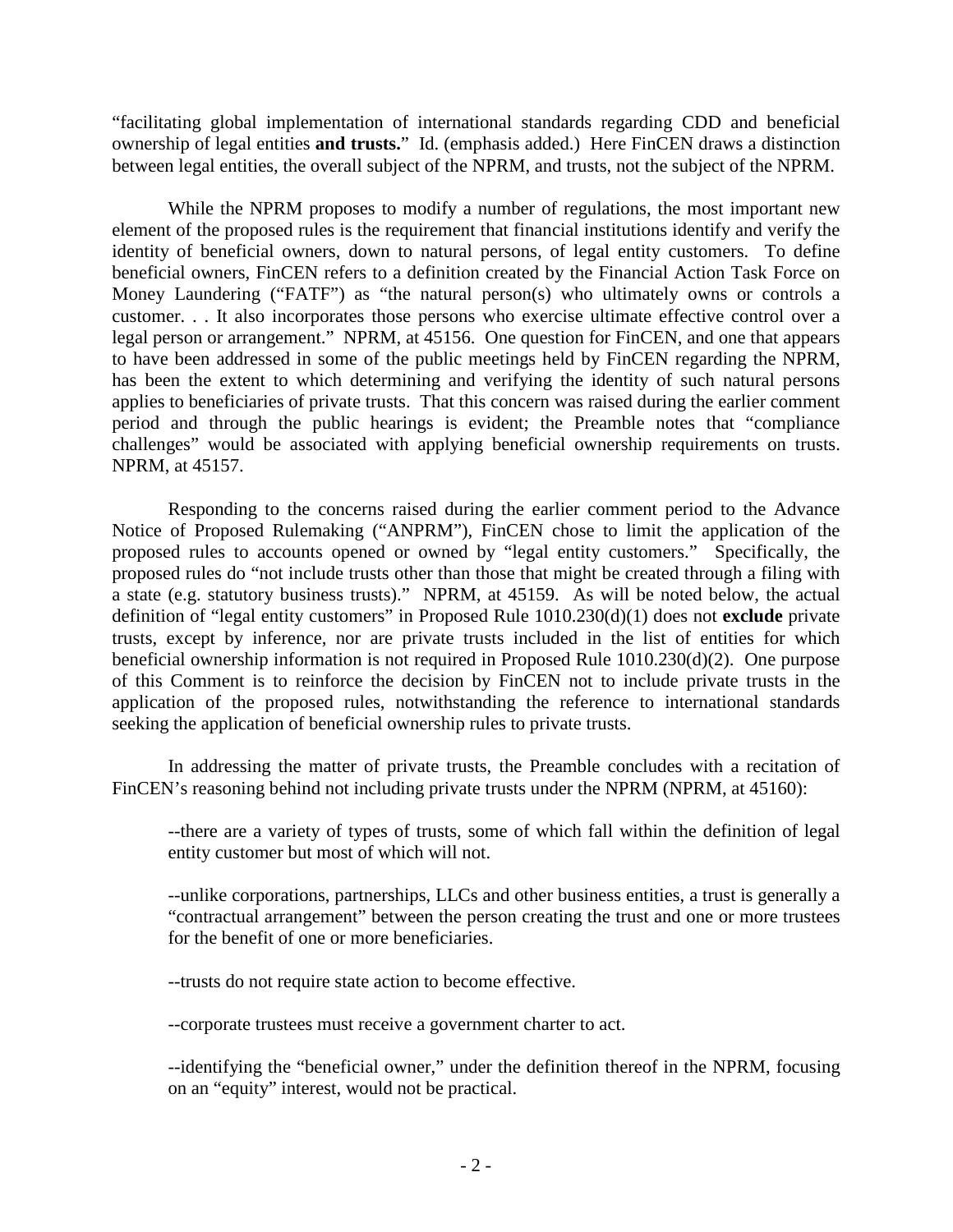--existing Customer Identity Protocols ("CIP") already require financial institutions to gather information regarding the trustee or trustees of private trusts and the trustees would have information regarding the settlor and beneficiaries sufficient for law enforcement.

As this summary reflects, ACTEC believes that FinCEN has made a well-considered decision to not treat private trusts as legal entity customers for the purposes of the proposed rules. As will be noted below, ACTEC suggests that this decision, while clear in the Preamble, is not so clearly incorporated into the proposed rules and should be.

Moreover, notwithstanding this decision, neither the Preamble nor the proposed rules addresses the matter of trusts as beneficial owners of legal entity customers. In particular, financial institutions will be required to determine the "natural persons who are beneficial owners of legal entity customers . . . ." NPRM, at 45156. The Preamble goes on to divide this determination into two prongs, an "ownership" prong (addressing the equity ownership of the legal entity customer) and a "control" prong (addressing the ability to manage the legal entity customer). NPRM, at 45157. While it seems clear that the identification of, and collection of information about, the trustee or trustees of a private trust will satisfy the control prong, by requiring the financial institution to pierce the layers of equity ownership when there are entities "in the middle," and to find "natural persons," the proposed rules effectively create an obligation to look into the beneficial ownership of trusts **that themselves are owners of legal entities** where FinCEN would not require such an inquiry when the trust opens an account. It is suggested that this inconsistency be corrected in the proposed rules.

# 2. **Private Trusts in the American Legal System.**

As the preeminent organization of trusts and estates lawyers in the United States, ACTEC is perhaps uniquely qualified to assist FinCEN in understanding the role that private trusts (and for purposes of this Comment, we will refer to trusts created by individuals for their own estate and other planning purposes as trusts or private trusts interchangeably; this contrasts with business or statutory trusts that are not the subject of this Comment) play in the United States and to reinforce and support FinCEN's determination not to include private trusts within the definition of "legal entity customers."

In this regard, it is important to note that trusts play a role in the estate planning for millions of persons in the United States regardless of the level of wealth. The number of private trusts that exist in connection with estate plans is impossible to determine since many of them require no public filing. However, based on informal inquiries within the ACTEC community alone, it is very likely to be in the millions.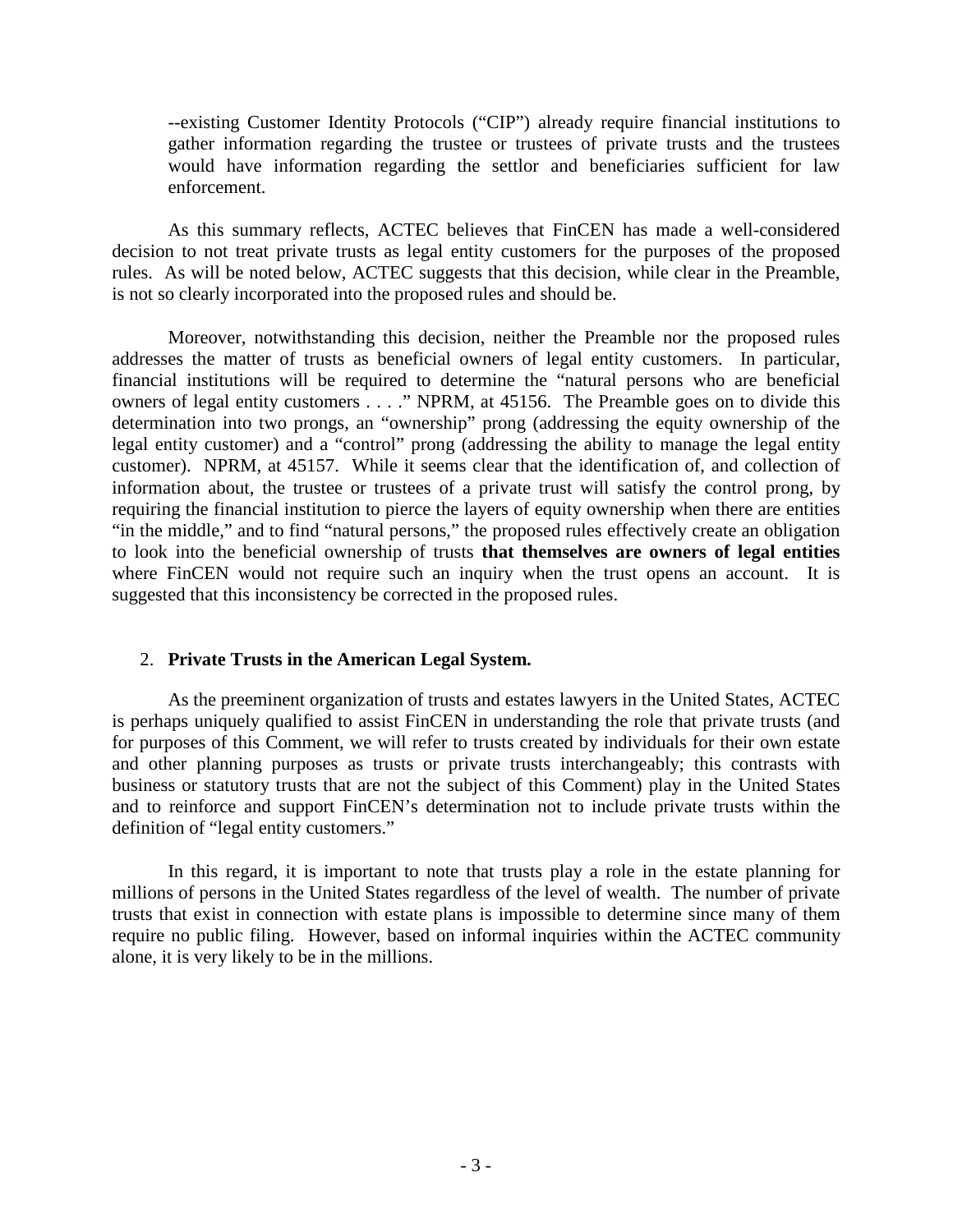Trusts serve many, many purposes, including the following:

--In states where probate is complicated, trusts are used to avoid or minimize the probate process. This is particularly true in states like California, New York and Massachusetts.

--In many other states where the probate process is relatively streamlined, trusts are still often the main dispositive vehicle for an estate plan. They provide efficiency and privacy for the clients.

--In the several community property states, it is common for married couples to own their assets in so-called "community property trusts," the main purpose of which is to facilitate management of the couple's assets.

--Trusts are also used to facilitate the management of assets and the protection of elderly persons as their capabilities diminish. Trusts can be used to manage assets and to make provisions for persons of all ages who have diminished mental or physical capacity. This is frequently seen with the elderly but it is also seen with persons who have special needs or other compromising factors. For example, many trusts are created for minors or other persons who lack financial acumen. In addition, trusts may be created by a court for the benefit of a person injured in an accident.

--Trusts are frequently created by older members of a family for the benefit of younger members, particularly for purposes such as education and medical needs.

--Trusts are created by family members to protect the assets from division upon a divorce of a beneficiary or from attachment by a beneficiary's creditors.

--Trusts are also used for tax planning by the more wealthy members of society and while this is not a relevant topic to many persons, there are certainly very significant numbers of trusts that are created for purposes of tax planning. It is common, for example to transfer interests in closely-held businesses (whether stock, partnership interests or membership interests in LLCs) to trusts for the benefit of spouses, descendants and other beneficiaries. Trusts serve the important purpose of maintaining control over these interests, control that is more desirable than outright ownership.

Beyond the purposes of trusts, it is useful to address the mechanics of private trusts, mechanics that support and explain the decision by FinCEN not to require financial institutions to "look through" private trusts to determine their beneficial owners and should support a decision to permit financial institutions to limit their inquiry regarding trusts as equity owners of legal entity customers to identifying the trustee or trustees as they do now.

First, trusts can be created during the lifetime of the person creating the trust (the "settlor" or "trustor" or "grantor"); these are customarily referred to as *inter vivos* or living trusts. *Inter vivos* trusts can be revocable during the settlor's lifetime and become irrevocable upon the occurrence of an event, often the death of the settlor. They can also be irrevocable from inception.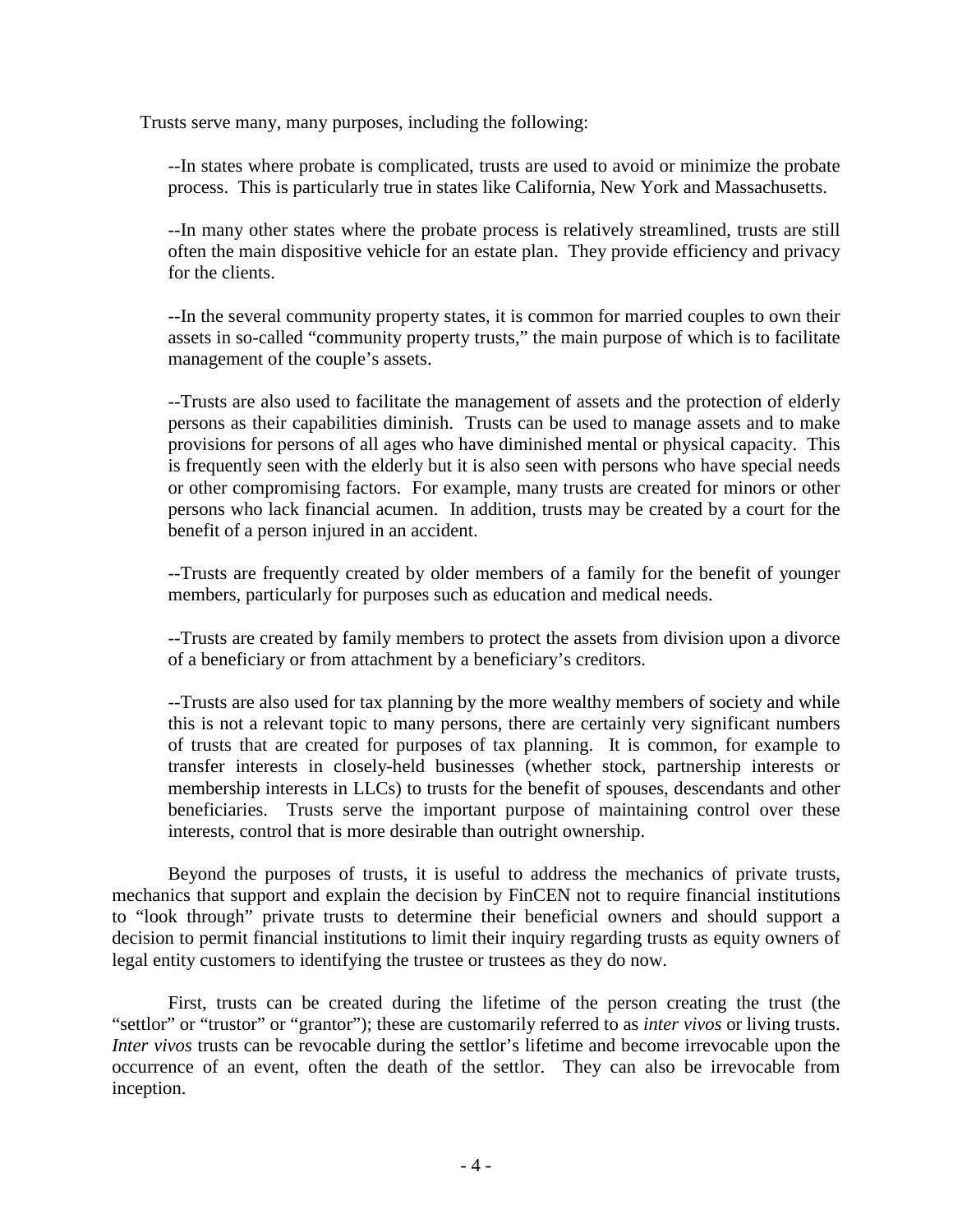Other trusts are created or become operational upon the death of an individual and are created under the will of the person creating the trust; these are commonly referred to as "testamentary" trusts. In some cases, *inter vivos* trusts are inactive during the settlor's lifetime and become active upon death; while they are created during the settlor's lifetime, they act in many ways like testamentary trusts.

All trusts have four "elements"—a settlor or testator who creates and arranges for the funding of the trust; one or more trustees who are responsible for administering the trust; a "corpus" or "res", the assets owned by the trust; and beneficiaries, the person or persons or institutions to whom distributions of trust assets must or can be made.

Trusts are created by written documents (deeds of trusts, agreements, wills, and the like) and their operations are governed by a combination of those writings, applicable state and federal legislation and the supervision of the courts, typically the courts of the state or, in the case of foreign trusts, of the country, where the trust has its legal situs. While the Preamble suggests that trusts are a matter of contract, NPRM, at 45160, in fact, they are governed by trust law, which is its own body of legal relationships and obligations. One important element of trust law is in the nature of the obligation of the trustee to the beneficiaries, an obligation normally referred to as a "fiduciary relationship," in contrast to agency or arm's length relationships.

The proposed rules, and current CIP obligations of financial institutions, are not concerned with the settlor or the corpus of trusts in most cases. Their focus is on two elements the trustee or trustees, and the beneficiaries. The Preamble makes clear, and ACTEC agrees, that the current process of collecting information about the trustee or trustees of a private trust is sufficient to provide the financial institution, and eventually in some cases, law enforcement, sufficient data regarding trusts so as to permit their exclusion from the definition of legal entity owners.

The complex issue, and the issue that supports and reinforces FinCEN's decision not to require information regarding beneficial ownership of private trusts, is the determination of the beneficial interests in private trusts. A few examples should serve to illuminate this:

- (i) A revocable *inter vivos* trust is created by John Jones in which he names himself as the original trustee and the sole person entitled to receive distributions of principal or income. After his death, the remaining assets will continue in trust for his widow, Amy, and following her death for the Jones' descendants who are then living. John as trustee opens bank and investment accounts to hold trust assets. The identification of the trustee is easy. But who are the beneficial owners of the trust? John, clearly, but what about his wife who is only a beneficiary if she survives him? How about their descendants? Is it all children and grandchildren now alive? Are they really "owners" in the way that owners of stock of a corporation are?
- (ii) George Smith dies leaving a will creating a series of separate trusts to hold part of his estate for the lives of his four children. Each child is the trustee of his or her own trust except for his disabled child, Sam; for Sam's trust, his sister, Lydia, is the trustee. Each trust is slightly different but in all cases, distributions can only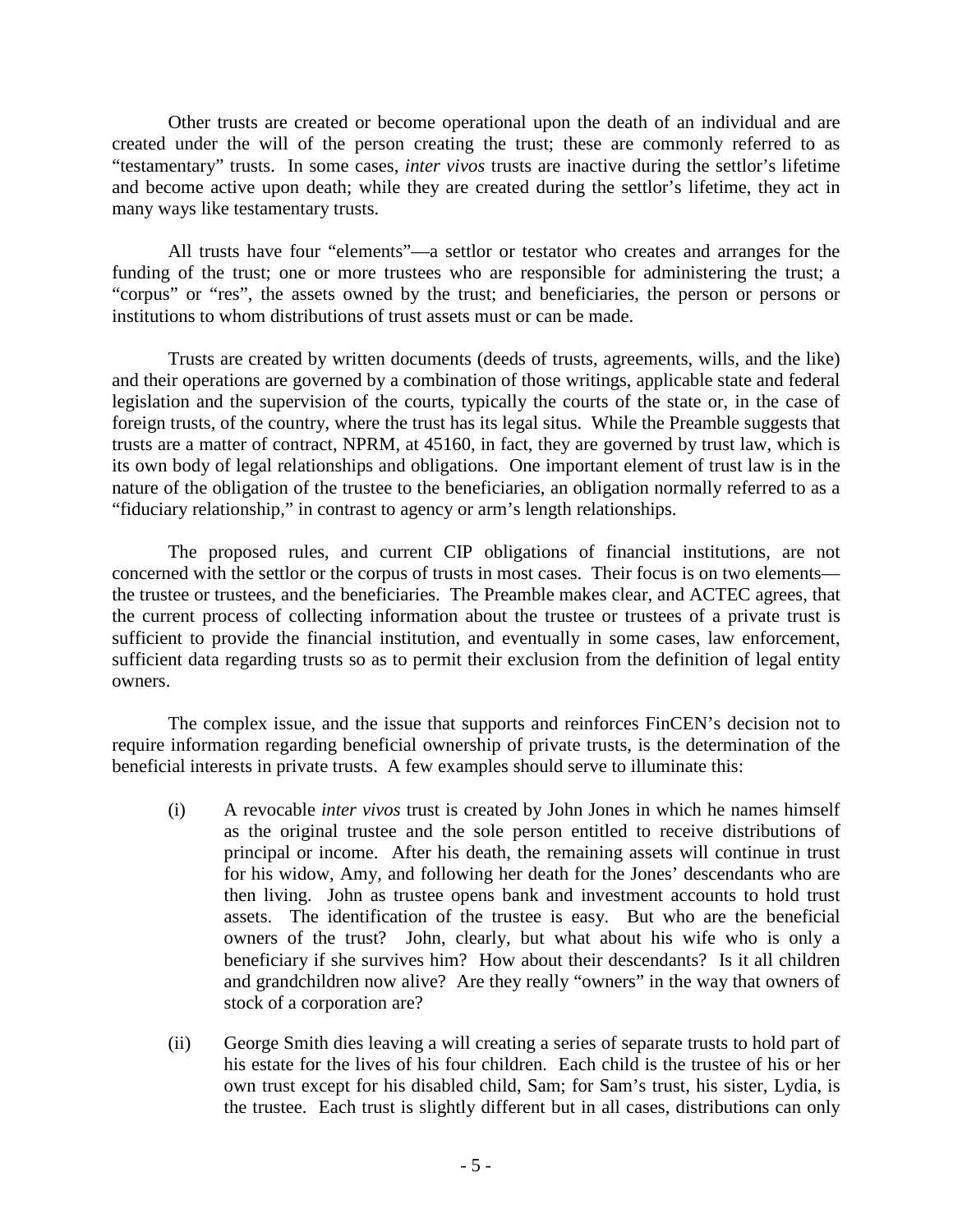be made to the child and his or her descendants based on need. Sam's is a special needs trust. Again, trusteeship is easy but who are the beneficial owners of these trusts? The children and their descendants are beneficiaries under trust law but their rights are nothing like the rights of owners of corporations or members of LLCs.

In short, the nature of most private trusts is to leave the rights of beneficiaries uncertain. In some cases, this has to do with timing; one or more than one individual may receive distributions currently and they may be mandatory or permissive. Others may receive distributions only in the future and then only if they are alive and other conditions are met. In other cases, the uncertainty has to do with the existence of discretion in the trustee to make distributions. These timing and discretionary elements leave it difficult or impossible to say who has an equitable interest in a private trust and support FinCEN's decision not to require financial institutions to make this determination.

# **3. The Definition of Legal Entity Customers and the Need to Include Private Trusts in the List of Excluded Entities.**

As noted above, FinCEN has determined that it will not include private trusts in the definition of legal entity customers. However, while this decision is stated very clearly in the Preamble, the implementation of this decision in the actual rules is less clear. ACTEC's concern is that compliance personnel at financial institutions responsible for implementing these CDD rules will look only at the rules and not at the Preamble. ACTEC believes that it will be a significant improvement to the proposed rules to make it completely clear that the beneficial ownership information required of legal entity customers is not required of private trusts.

Proposed Rule 1010.230(a) requires covered financial institutions to "establish and maintain written procedures that are reasonably designed to identify and verify beneficial owners of legal entity customers." Subparagraphs (b) and (c) go on to set forth the information that must be gathered to comply with this obligation. Subparagraph (d)(1) provides the following definition of legal entity customer: "*Legal entity customer* means: a corporation, limited liability company, partnership or other similar business entity. . . ." Subparagraph (d)(2) goes on to list ten categories of entities that are not within the definition of legal entity customer. Private trusts are not included in that list of excluded entities. Interestingly, the excluded entity list includes charities or nonprofit entities, **many of which are trusts.**

That the proposed rules do not apply to private trusts must depend on the conclusion that private trusts are not in the category of "other similar business entity." Might an unsophisticated employee at a bank inadvertently conclude that a particular private trust is such an entity? What if the trust holds an ownership interest in a private company or LLC? Adding to the potential uncertainty is the inclusion of charities in the subparagraph  $(d)(2)$  list of excluded entities, many or perhaps most of which are created under trusts executed and funded by private individuals. Even more uncertainty comes from the Preamble where, on page 45159, FinCEN states that it will interpret the definition of legal entity customers to include some kinds of trusts (those that might be created through a filing with a state). So the definition of legal entity customer in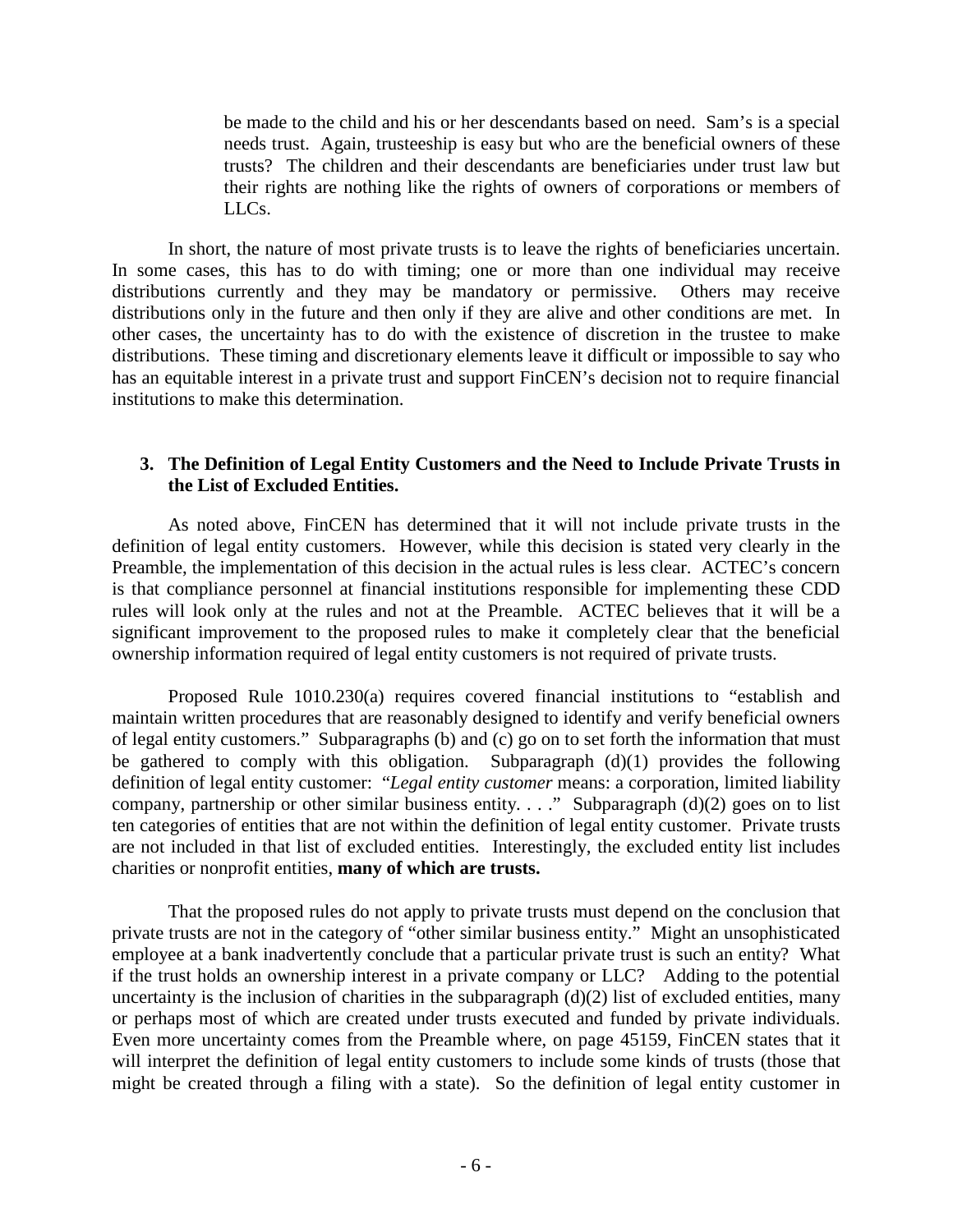subparagraph (d) does include some types of trusts but not others; this can be discerned only if the reader is familiar with the Preamble.

It would be very simple and clarifying for the proposed rules to be modified to incorporate into the rules what is made clear in the Preamble. This can be done in one of two ways, either to modify subparagraph  $(d)(1)$  or to add private trusts in subparagraph  $(d)(2)$ .

For example: "(1) *Legal entity customer* means: a corporation, limited liability company, partnership or other similar business entity (whether formed under the laws of a state or of the United States or a foreign jurisdiction), **but shall not include trusts other than those that might be created through a filing with a state (e.g. statutory business trusts)** that opens a new account."

Alternatively: (2) *Legal entity customer* does not include:

(xi) Trusts other than those that might be created through a filing with a state (e.g. statutory business trusts).

# **4. The Determination of the Equity Owners of Legal Entity Customers Where Private Trusts are in the Chain of Ownership.**

As noted above, FinCEN proposes to require financial institutions, once they determine that a new or existing account is owned by a legal entity customer, to determine the beneficial ownership of the legal entity customer using two prongs, the ownership prong and the control prong. The ownership prong requires the identification of "[e]ach individual, if any, who directly or indirectly through any contract, arrangement, understanding or otherwise, owns 25 percent or more of the equity interests of a legal entity customer." NPRM, at 45157. The use of the word "individual" is included in Proposed Rule  $1010.230(c)(1)$ . The requirement that there be an "individual" is carried over to the Appendix A of the proposed rules where the form requires a name, date of birth, address and other information not applicable to private trusts.

While the proposed rules themselves do not directly address the application of the ownership prong where at the first or subsequent level of inquiry an owner of a legal entity customer is itself an entity, the Preamble makes clear on page 45158 that the financial institution must request information regarding intervening entities until it gets to one or more individuals: "the phrase 'directly or indirectly' in the ownership prong of the definition is intended to make clear that where a legal entity customer is owned by (or controlled through) one or more other legal entities, the proposed rule requires customers to look through those other legal entities to determine which natural persons own 25 percent or more of the equity interests of the legal entity customer." NPRM, at 45158.

Now imagine that an irrevocable *inter vivos* trust owns 25% of the stock of X Company and X Company is attempting to open a bank account. The X Company officers attempt to complete Appendix A and find that there is no place to reflect the trust as an owner of 25% of the stock. If it is FinCEN's intent to require a determination here of the individuals who own that equity, this is the same determination that FinCEN chose not to require when it is the trust itself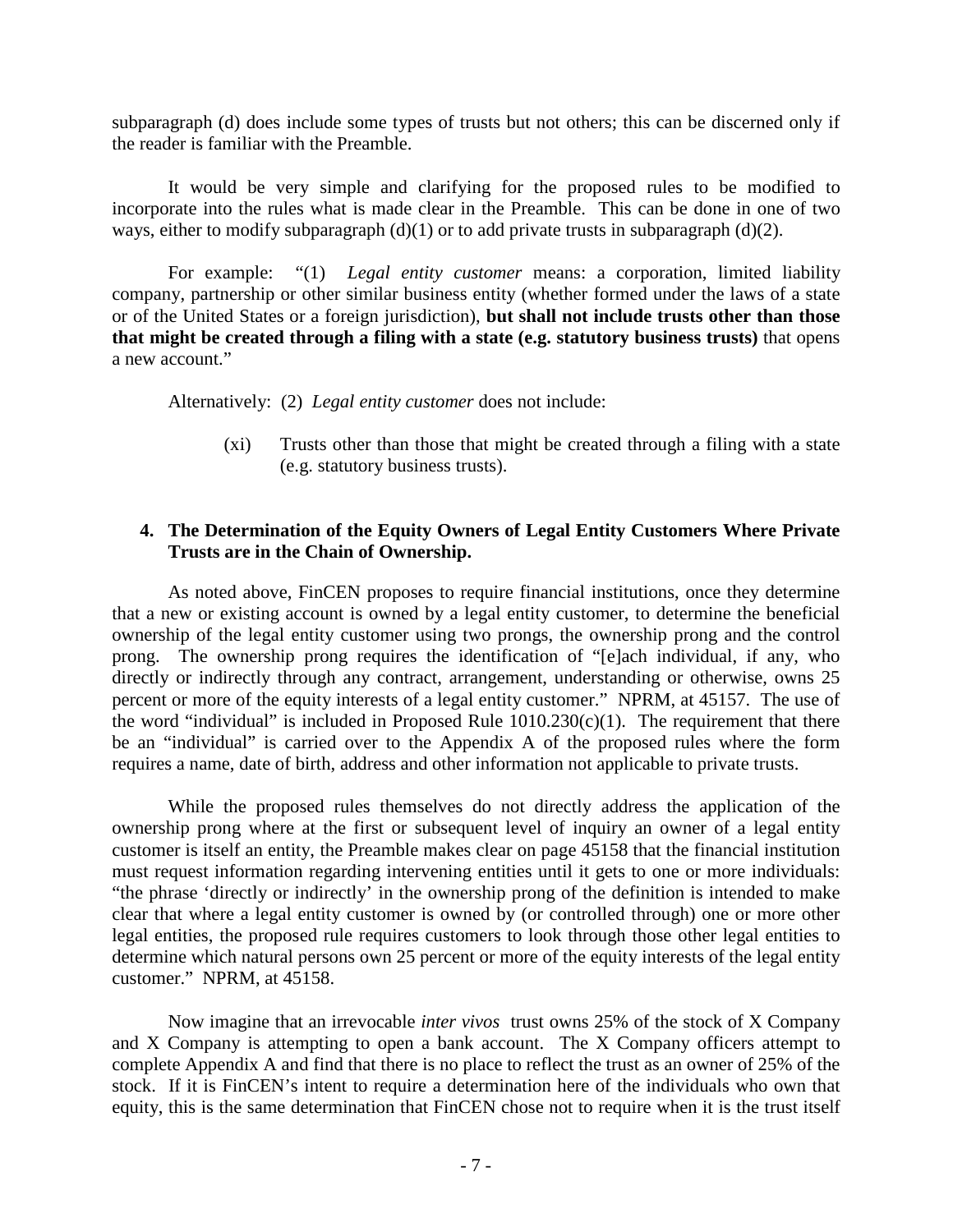opening the account. It is suggested that the decision in the latter case, to permit financial institutions to rely on the identification of the trustee or trustees, should be more than sufficient to provide the information required to satisfy the need to determine beneficial ownership.

This issue may be resolved either by modifying Proposed Rule  $1010.230(c)(1)$  or by adding an additional note at the end of (c). In addition, the Appendix A form needs to be modified.

For example,  $(c)(1)$  could say " $(1)$  Each individual and each trust, if any, . . ." Alternatively, the note to this rule could include the following: "In the case of a trust, other than a statutory or business trust, that owns 25 percent or more of the legal entity customer, it is sufficient for the institution to identify the trustee or trustees of the trust, applying customer identification procedures already in place." There could be other ways to cross reference the identification of the trustee or trustees but the bottom line is to clarify that this information is sufficient.

The modification of Appendix A will be more complex. There should probably be an information paragraph added to the existing "What information do I have to provide?." Something like the following would achieve this goal: "(iii) In the case of a trust, other than a statutory or business trust, the name and address of all currently serving trustees. There is no requirement to identify the beneficiaries of the trust." Finally, there could be added under Item II an additional table for trustee information.

## **Clarification Regarding the Inapplicability of the Proposed Rules to Law Firm Trust Accounts**: **Intermediated Accounts.**

In the Preamble, FinCEN notes as follows with respect to Intermediated Account Relationships and Pooled Investment Vehicles:

The ANPRM sought comment on whether and how a beneficial ownership requirement should be applied to accounts held by intermediaries on behalf of third parties. An intermediary generally refers to a customer that maintains an account for the primary benefit of others, such as the intermediary's own underlying clients. NPRM, at 45160.

ACTEC observes that this concept clearly applies to lawyer and law firm trust accounts, sometimes called client accounts. Many if not most lawyers and law firms have segregated accounts in which lawyers deposit and account for client monies. For any number of purposes lawyers and law firms have reasons to hold clients' money.

Typical examples include:

(i) retainers;